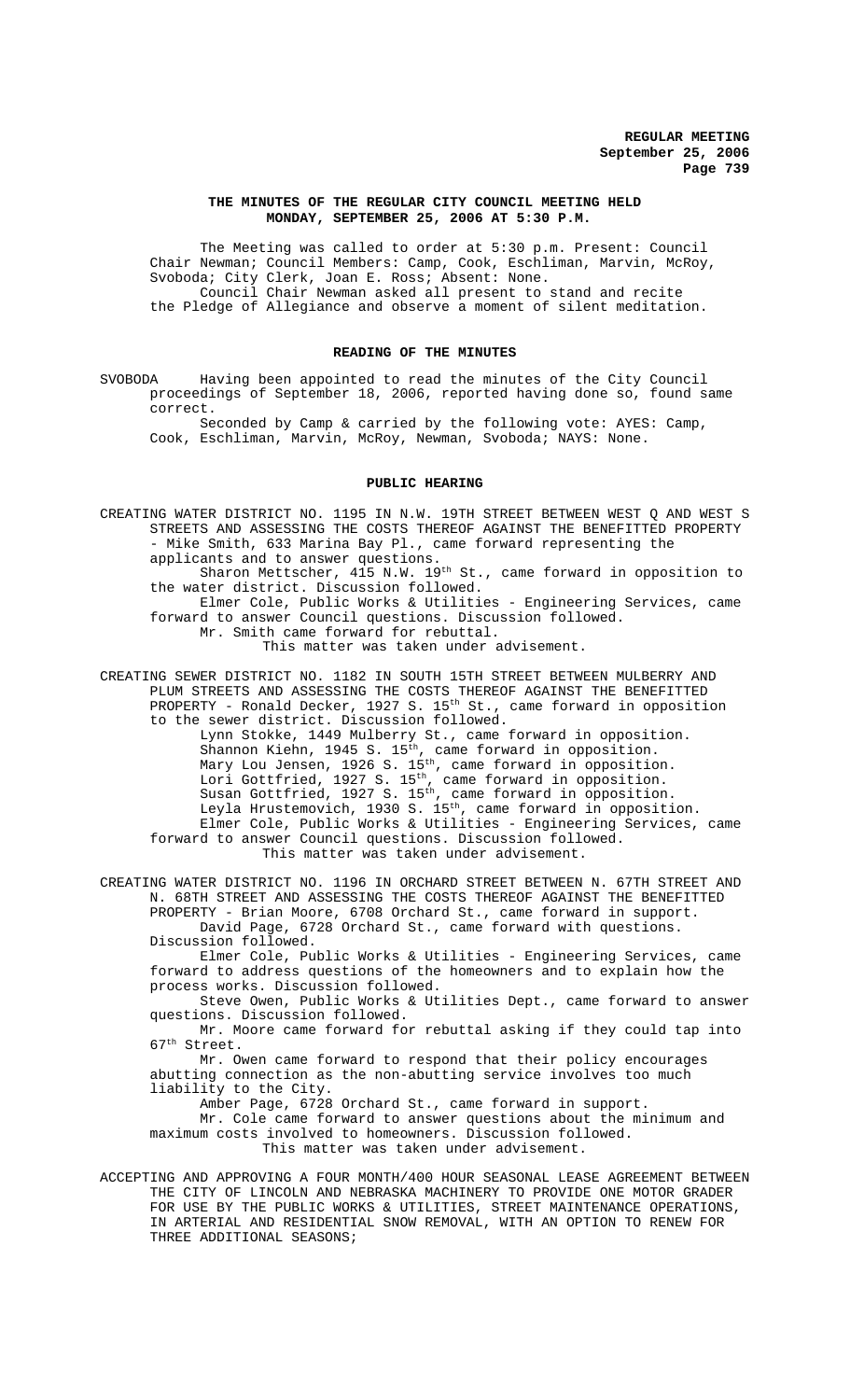ACCEPTING AND APPROVING A FOUR MONTH/400 HOUR SEASONAL LEASE AGREEMENT BETWEEN THE CITY OF LINCOLN AND MURPHY TRACTOR AND EQUIPMENT TO PROVIDE THREE MOTOR GRADERS FOR USE BY THE PUBLIC WORKS & UTILITIES, STREET MAINTENANCE OPERATIONS, IN ARTERIAL AND RESIDENTIAL SNOW REMOVAL, WITH AN OPTION TO RENEW FOR THREE ADDITIONAL SEASONS - Nicole Fleck-Tooze, Public Works & Utilities, came forward to explain the lease agreement and to answer questions.

This matter was taken under advisement.

CHANGE OF ZONE 06040 - APPLICATION OF THE 40TH & A STREET NEIGHBORHOOD ASSOCIATION TO CHANGE THE ZONING ON APPROXIMATELY 36 BLOCKS WITHIN THE 40TH AND A STREET NEIGHBORHOOD FROM B-1 LOCAL BUSINESS DISTRICT, R-6, R-5 AND R-4 RESIDENTIAL DISTRICTS TO R-2 RESIDENTIAL DISTRICT AND FROM B-1 LOCAL BUSINESS DISTRICT TO R-4 RESIDENTIAL DISTRICT ON PROPERTY GENERALLY LOCATED IN THE NORTH AND WEST PORTIONS OF AN AREA BOUNDED BY RANDOLPH, 33RD, 48TH AND A STREETS - Tracy Lines, 1001 S. 37<sup>th</sup> St., came forward representing the residents of the  $40^{th}$  & A Street Neighborhood Association stating that the change of zone will help preserve residential aspects of their neighborhood. Discussion followed.

Larry Zink, 4926 Leighton Ave., came forward in support. Shawn Ryba, 4411 N. Park Blvd., came forward in support.

Discussion followed.

Martha McCullough, 881 S. 34<sup>th</sup> St., came forward in support. Discussion followed.

Mike Morosin, 2055 "S" Street, came forward to comment. Steve Henderson, Planning Dept., came forward to explain the zoning issues. Discussion followed.

Tracy Lines, came forward in rebuttal.

Mr. Henderson came forward to answer questions. Discussion followed.

This matter was taken under advisement.

#### **TOOK BREAK 7:08 P.M. RECONVENED 7:22 P.M.**

ACCEPTING THE REPORT OF NEW AND PENDING CLAIMS AGAINST THE CITY AND APPROVING DISPOSITION OF CLAIMS SET FORTH FOR THE PERIOD OF AUGUST 16 - 31, 2006 (9/18/06 - Claims of Loeske & Obst to have con't. Public Hearing w/Action 9/25/06) - Steve Owen, Public Works & Utilities Dept., came forward to respond to the claims. Mark Loeske, 26500 S. 84<sup>th</sup> St., came forward to discuss his claim

and to direct questions to Mr. Owen. Dana Roper, City Attorney, came forward to answer questions of Mr.

Loeske's claim and discuss Ms. Obst's claim. Discussion followed. Roger Krull, Public Works Dept., came forward to answer questions. Discussion followed.

James Puls, Public Works - Wastewater, came forward to answer questions. Discussion followed.

Tim Hatcher, Public Works - Wastewater, came forward to answer questions. Discussion followed.

This matter was taken under advisement.

APPLICATION OF SPEEDWAY PROPERTIES TO USE THE PUBLIC RIGHT-OF-WAY FOR CONSTRUCTION OF AN ACCESSIBLE RAMP AND LANDING ON PROPERTY AT 1644 P STREET - Harry Kroos, Public Works & Utilities Dept., came forward to clarify use of public right-of-way. Discussion followed. Neal Grummert, 1644 P St., came forward representing the applicant and to answer questions. Discussion followed. This matter was taken under advisement.

COMP. PLAN AMENDMENT 06001 - AMENDING THE 2025 LINCOLN-LANCASTER COUNTY COMPREHENSIVE PLAN TO CHANGE LAND DESIGNATED AS AGRICULTURAL TO INDUSTRIAL AND COMMERCIAL BETWEEN N. 40TH AND N. 56TH STREET, NORTH OF INTERSTATE 80 AND SOUTH OF BLUFF ROAD; TO CHANGE LAND DESIGNATED AS AGRICULTURAL TO LOW DENSITY RESIDENTIAL ON THE SOUTH SIDE OF BLUFF ROAD, 1/4 MILE WEST OF N. 56TH STREET; AND TO DESIGNATE ALL OF THE LAND IN THE PROPOSAL AS TIER I, PRIORITY A, AND INSIDE THE FUTURE SERVICE LIMIT FOR LINCOLN;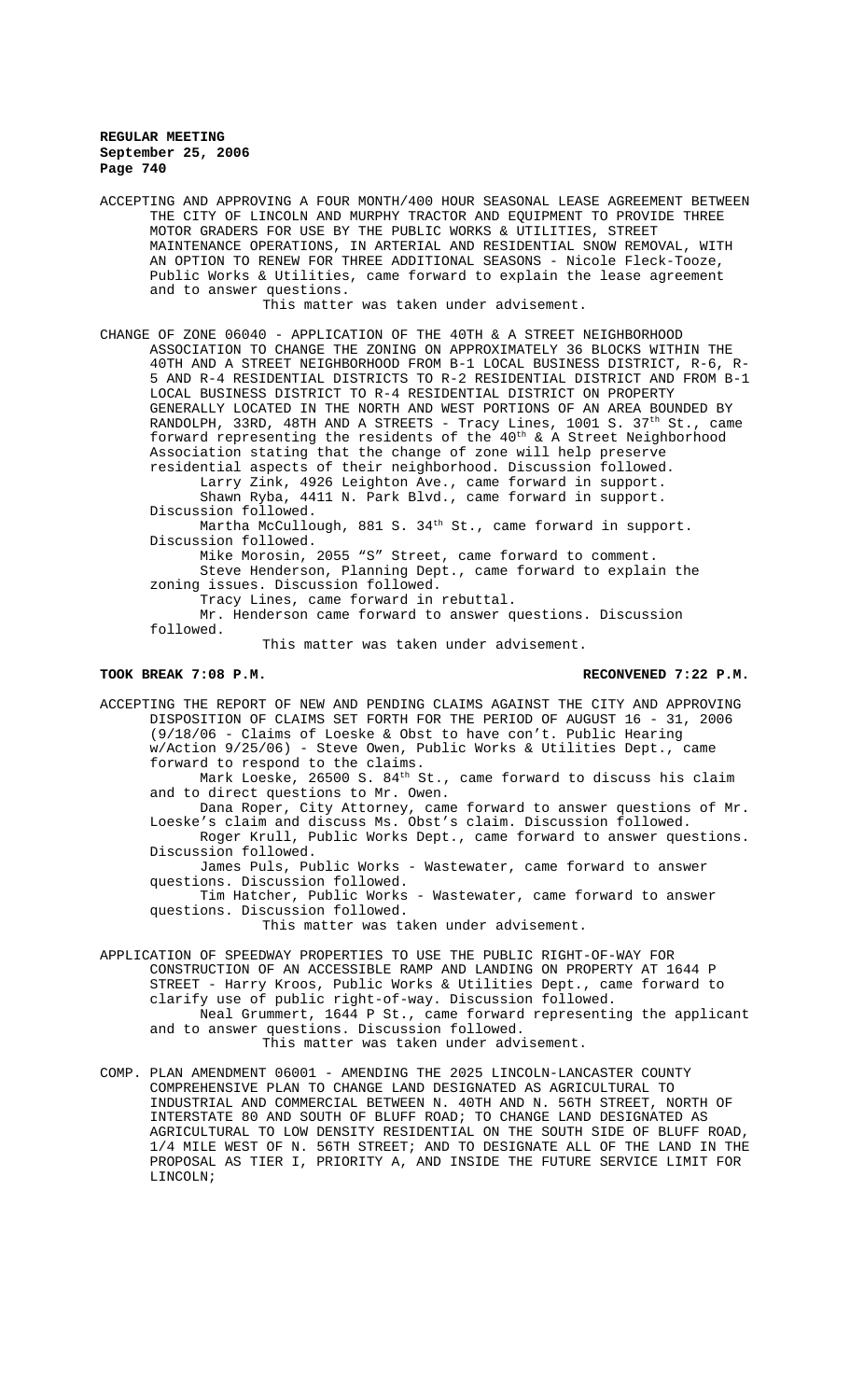COMPREHENSIVE PLAN CONFORMANCE 06008 - ADOPTING THE NORTH 56TH AND ARBOR ROAD REDEVELOPMENT PLAN ON PROPERTY GENERALLY BOUNDED BY NORTH 40TH STREET ON THE WEST, NORTH 70TH STREET ON THE EAST, FROM BLUFF ROAD SOUTH TO THE SALT CREEK, EXCLUDING THE BLUFF ROAD LANDFILL - Darl Naumann, City/County Economic Development, came forward to explain the resolutions and answer questions. Discussion Followed. Mark Hunzeker, 1045 Lincoln Mall, Suite 200 came forward representing the applicant, Developments Unlimited, to answer questions and to present an amendment. Dennis Van Horn, Lincoln Public School Board, came forward to answer questions and discuss school district concerns. Discussion followed. Wynn Hjermstad, Urban Development Dept., came forward to clarify the policy and answer questions. Discussion followed. Nicole Fleck-Tooze, Public Works Dept., came forward to answer questions. Discussion followed. Mr. Naumann came forward in rebuttal. Discussion followed. This matter was taken under advisement.

APPROVING THE NORTH BANK JUNCTION ANNEXATION & ZONING AGREEMENT BETWEEN THE CITY AND ROGER & ELDONNA SCHWISOW AND HARTLAND HOMES, INC. RELATING TO THE ANNEXATION OF APPROX. 214 ACRES ON PROPERTY GENERALLY LOCATED AT N. 56TH ST. & ARBOR RD.;

- ANNEXATION 03001 AMENDING THE LINCOLN CORPORATE LIMITS MAP BY ANNEXING APPROX. 214 ACRES OF PROPERTY GENERALLY LOCATED AT N. 56TH ST. & ARBOR RD.;
- CHANGE OF ZONE 3398 APPLICATION OF HARTLAND HOMES, INC., RODGER & ELDONNA SCHWISOW FOR A CHANGE FROM AG AGRICULTURAL TO R-3 RESIDENTIAL FOR APPROX. 123 ACRES & H-4 GENERAL COMMERCIAL FOR APPROX. 21 ACRES ON PROPERTY GENERALLY LOCATED AT N. 56TH ST. & ARBOR RD.;

SPECIAL PERMIT 2004 - APPLICATION OF HARTLAND HOMES, INC., RODGER & ELDONNA SCHWISOW TO DEVELOP 125,000 SQ. FT. OF PLANNED SERVICE COMMERCIAL FLOOR AREA, WITH VARIANCES TO THE REAR & SIDE YARD SETBACK REQUIREMENTS ON PROPERTY LOCATED AT N. 56TH ST. & ARBOR RD. - Peter Katt, came forward representing the applicants and to answer questions. Discussion followed.

This matter was taken under advisement.

**\*\* END OF PUBLIC HEARING \*\***

# **COUNCIL ACTION**

#### **LIQUOR RESOLUTIONS**

MANAGER APPLICATION OF WILLIAM J. WAGNER FOR PLANET SUBS NEBRASKA, LLC, DBA PLANET SUBS AT 1332 P STREET - PRIOR to reading:<br>SVORODA Moved to delay action one week to 10/2/06

Moved to delay action one week to 10/2/06 for applicant to attend the meeting.

Seconded by Eschliman & carried by the following vote: AYES: Camp, Cook, Eschliman, Marvin, McRoy, Newman, Svoboda; NAYS: None.

# **ORDINANCES - 2ND READING & RELATED RESOLUTIONS (as required)**

- CREATING WATER DISTRICT NO. 1195 IN N.W. 19TH STREET BETWEEN WEST Q AND WEST S STREETS AND ASSESSING THE COSTS THEREOF AGAINST THE BENEFITTED PROPERTY - CLERK read an ordinance, introduced by Ken Svoboda, creating Water District No. 1195, designating the real estate to be benefitted, providing for assessment of the costs of the improvements constructed therein, providing for the acquisition of easements and additional right-of-way, if necessary, and repealing all ordinances or parts of ordinances in conflict herewith, the second time.
- CREATING SEWER DISTRICT NO. 1182 IN SOUTH 15TH STREET BETWEEN MULBERRY AND PLUM STREETS AND ASSESSING THE COSTS THEREOF AGAINST THE BENEFITTED PROPERTY - CLERK read an ordinance, introduced by Ken Svoboda, creating Sewer District No. 1182, designating the real estate to be benefitted,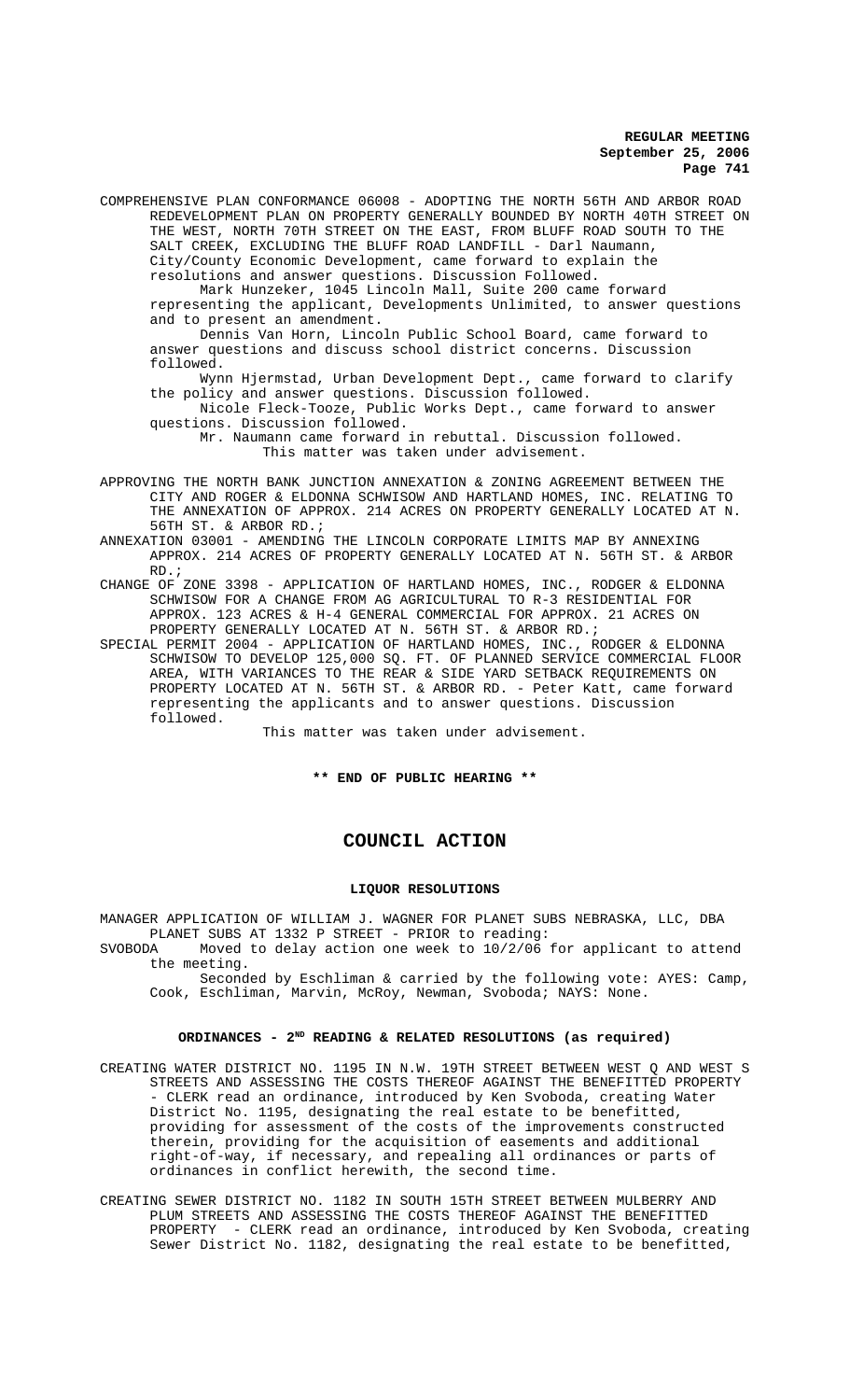providing for assessment of the costs of the improvements constructed therein, providing for the acquisition of easements and additional right-of-way, if necessary, and repealing all ordinances or parts of ordinances in conflict herewith, the second time.

- CREATING WATER DISTRICT NO. 1196 IN ORCHARD STREET BETWEEN N. 67TH STREET AND N. 68TH STREET AND ASSESSING THE COSTS THEREOF AGAINST THE BENEFITTED PROPERTY - CLERK read an ordinance, introduced by Ken Svoboda, creating Water District No. 1196, designating the real estate to be benefitted, providing for assessment of the costs of the improvements constructed therein, providing or the acquisition of easements and additional rightof-way, if necessary, and repealing all ordinances or parts of ordinances in conflict herewith, the second time.
- ACCEPTING AND APPROVING A FOUR MONTH/400 HOUR SEASONAL LEASE AGREEMENT BETWEEN THE CITY OF LINCOLN AND NEBRASKA MACHINERY TO PROVIDE ONE MOTOR GRADER FOR USE BY THE PUBLIC WORKS & UTILITIES, STREET MAINTENANCE OPERATIONS, IN ARTERIAL AND RESIDENTIAL SNOW REMOVAL, WITH AN OPTION TO RENEW FOR THREE ADDITIONAL SEASONS - CLERK read an ordinance, introduced by Ken Svoboda, accepting and approving a lease agreement between the City of Lincoln, Nebraska Machinery Company for the lease of one articulated frame four-wheel drive motor grader for a term from November 1, 2006 through February 28, 2007 with an option in the City to renew the lease for three additional seasons, the second time.
- ACCEPTING AND APPROVING A FOUR MONTH/400 HOUR SEASONAL LEASE AGREEMENT BETWEEN THE CITY OF LINCOLN AND MURPHY TRACTOR AND EQUIPMENT TO PROVIDE THREE MOTOR GRADERS FOR USE BY THE PUBLIC WORKS & UTILITIES, STREET MAINTENANCE OPERATIONS, IN ARTERIAL AND RESIDENTIAL SNOW REMOVAL, WITH AN OPTION TO RENEW FOR THREE ADDITIONAL SEASONS - CLERK read an ordinance, introduced by Ken Svoboda, accepting and approving equipment rental agreements between the City of Lincoln, Nebraska and Murphy Tractor & Equipment Company for the lease of three articulated frame four-wheel drive motor grader for a term from November 1, 2006 through February 28, 2007 with an option in the City to renew the lease for three additional seasons, the second time.
- CHANGE OF ZONE 06040 APPLICATION OF THE 40TH & A STREET NEIGHBORHOOD ASSOCIATION TO CHANGE THE ZONING ON APPROXIMATELY 36 BLOCKS WITHIN THE 40TH AND A STREET NEIGHBORHOOD FROM B-1 LOCAL BUSINESS DISTRICT, R-6, R-5 AND R-4 RESIDENTIAL DISTRICTS TO R-2 RESIDENTIAL DISTRICT AND FROM B-1 LOCAL BUSINESS DISTRICT TO R-4 RESIDENTIAL DISTRICT ON PROPERTY GENERALLY LOCATED IN THE NORTH AND WEST PORTIONS OF AN AREA BOUNDED BY RANDOLPH, 33RD, 48TH AND A STREETS - CLERK read an ordinance, introduced by Ken Svoboda, amending the Lincoln Zoning District Maps attached to and made a part of Title 27 of the Lincoln Municipal Code, as provided by Section 27.05.020 of the Lincoln Municipal Code, by changing the boundaries of the districts established and shown thereon, the second time.

#### **RESOLUTIONS**

ACCEPTING THE REPORT OF NEW AND PENDING CLAIMS AGAINST THE CITY AND APPROVING DISPOSITION OF CLAIMS SET FORTH FOR THE PERIOD OF AUGUST 16 - 31, 2006. (9/18/06 - CLAIMS OF LOESKE & OBST TO HAVE CON'T. PUBLIC HEARING W/ACTION 9/25/06) - PRIOR to reading:<br>MARVIN Moved to amend Bill No. 06R-182

Moved to amend Bill No. 06R-182C by splitting the claim amount submitted by Ms. Obst by half the amount.

Seconded by McRoy & carried by the following vote: AYES: Cook, Eschliman, Marvin, McRoy; NAYS: Camp, Newman, Svoboda.

CLERK Read the following resolution, introduced by Jon Camp, who moved

its adoption as amended:<br>A-84047 BE IT RESOLVED by BE IT RESOLVED by the City Council of the City of Lincoln, Nebraska:

That the claims listed in the attached report, marked as Exhibit "A", dated September 1, 2006, of various new and pending tort claims filed against the City of Lincoln with the Office of the City Attorney or the Office of the City Clerk, as well as claims which have been disposed of, are hereby received as required by Neb. Rev. Stat. § 13-905 (Reissue 1997). The dispositions of claims by the Office of the City Attorney, as shown by the attached report, are hereby approved: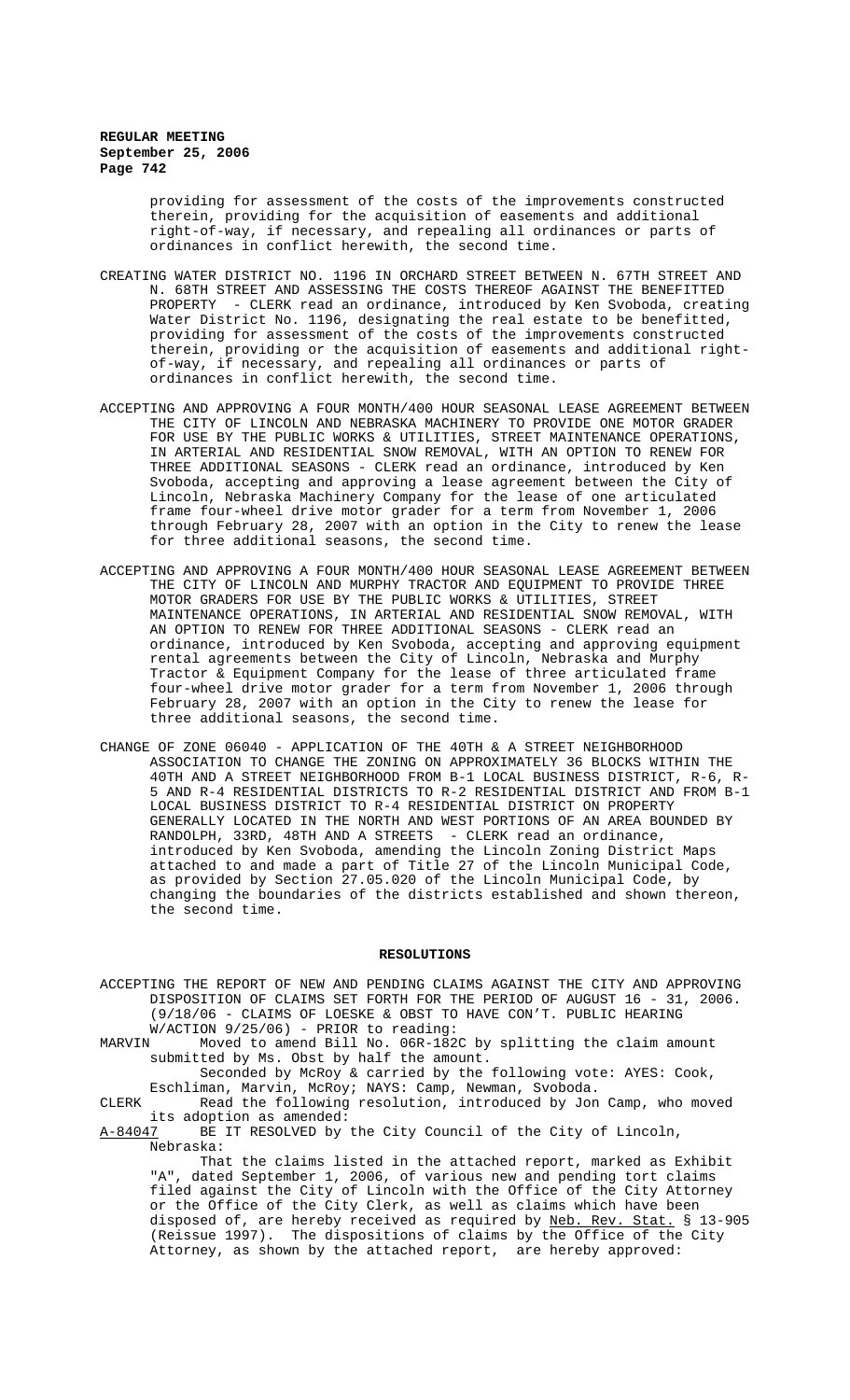|                  | DENIED                     |                                                                                                     |                    | ALLOWED OR SETTLED                                                                                                            |                                                                                                                                                                                                                                                                                                                                                                                                                                                |
|------------------|----------------------------|-----------------------------------------------------------------------------------------------------|--------------------|-------------------------------------------------------------------------------------------------------------------------------|------------------------------------------------------------------------------------------------------------------------------------------------------------------------------------------------------------------------------------------------------------------------------------------------------------------------------------------------------------------------------------------------------------------------------------------------|
|                  | Ava M. Obst<br>Mark Loseke | 2,657.20<br>\$5,314.40<br>2,755.00                                                                  | <u>Ava M. Obst</u> |                                                                                                                               | \$2,657.20                                                                                                                                                                                                                                                                                                                                                                                                                                     |
|                  |                            | disposition of their claim.                                                                         |                    | The City Attorney is hereby directed to mail to the various                                                                   | claimants listed herein a copy of this resolution which shows the final                                                                                                                                                                                                                                                                                                                                                                        |
|                  |                            | Eschliman, Marvin, McRoy; NAYS: Camp, Newman, Svoboda.                                              |                    | Introduced by Jon Camp                                                                                                        | Seconded by Marvin & carried by the following vote: AYES: Cook,                                                                                                                                                                                                                                                                                                                                                                                |
|                  |                            |                                                                                                     |                    | APPLICATION OF SPEEDWAY PROPERTIES TO USE THE PUBLIC RIGHT-OF-WAY FOR                                                         | CONSTRUCTION OF AN ACCESSIBLE RAMP AND LANDING ON PROPERTY AT 1644 P                                                                                                                                                                                                                                                                                                                                                                           |
| ESCHLIMAN        | STREET - PRIOR to reading: | reconstructed.<br>2. Renumber the subsequent paragraphs accordingly.                                |                    |                                                                                                                               | Moved to amend MTA #1 to Bill No. 06R-187 in the following manner:<br>1. On page 2, line 6, insert a new paragraph 4 to read as follows:<br>4. The existing driveways (one to N. 17 <sup>th</sup> Street, the other<br>to P Street) must be removed closed and the curb and gutter                                                                                                                                                             |
| ESCHLIMAN        | Seconded by McRoy.         | Withdrew the amendment.                                                                             |                    |                                                                                                                               |                                                                                                                                                                                                                                                                                                                                                                                                                                                |
| SVOBODA<br>CLERK |                            | Moved to delay action 2 weeks to 10/9/06.<br>Eschliman, Svoboda; NAYS: Cook, Marvin, McRoy, Newman. |                    | Seconded by Camp & LOST by the following vote: AYES: Camp,<br>Read the following resolution, introduced by Ken Svoboda, who   |                                                                                                                                                                                                                                                                                                                                                                                                                                                |
| A-84048          | moved its adoption:        |                                                                                                     |                    |                                                                                                                               | WHEREAS, Speedway Properties has submitted an application for a                                                                                                                                                                                                                                                                                                                                                                                |
|                  |                            | of an accessible ramp; and                                                                          |                    |                                                                                                                               | permit to use the public right-of-way at 1644 P Street, for construction                                                                                                                                                                                                                                                                                                                                                                       |
|                  |                            | use the public right-of-way as above described; and                                                 |                    | Chapter 14.54 of the Lincoln Municipal Code pertaining to such use.                                                           | WHEREAS, said applicant has submitted a letter of application and<br>a site plan which are attached hereto, marked as Exhibit "A" and Exhibit<br>"B" respectively, and made a part of this resolution by reference, to<br>WHEREAS, said applicant has complied with all of the provisions of                                                                                                                                                   |
|                  | Lincoln, Nebraska:         |                                                                                                     |                    |                                                                                                                               | NOW, THEREFORE, BE IT RESOLVED by the City Council of the City of<br>That the application aforesaid of Speedway Properties to use the                                                                                                                                                                                                                                                                                                          |
|                  |                            | the following terms and conditions, to wit:                                                         |                    |                                                                                                                               | public right-of-way at 1644 P Street for the purpose of constructing an<br>accessible ramp, be granted as a privilege only by virtue of and subject<br>to strict compliance with the site plan, the letter of application, and                                                                                                                                                                                                                 |
|                  | 1.                         |                                                                                                     |                    | certificate of insurance with a minimum combined single limit of                                                              | That the permission herein granted is granted as a privilege<br>only, and is subject to all the terms and conditions of Chapter 14.54 of<br>the Lincoln Municipal Code including those provisions relating to the<br>posting of a continuing bond in the amount of \$5,000, the filing of a<br>\$500,000.00 aggregate for any one occurrence, and the payment of the<br>annual fee for the use of the surface of the public right-of-way fixed |
|                  | 2.                         | ordinances and regulations.                                                                         |                    | such use multiplied by the square footage of the use of the space.                                                            | at ten percent of the square foot value of the lot directly abutting<br>That said use shall be in full accordance with the aforesaid<br>application, the site plan filed therewith, and with all applicable City                                                                                                                                                                                                                               |
|                  | 3.<br>requested herein.    |                                                                                                     |                    | claims for damages arising from or out of the use of the public way                                                           | The applicant, its heirs, successors or assigns shall save<br>and keep the City free and harmless from any and all loss or damages or                                                                                                                                                                                                                                                                                                          |
|                  | 4.<br>5.                   | Public Works of the City of Lincoln.                                                                |                    | shall be subject to the inspection and approval of the Director of                                                            | That all work done under the authority of this resolution<br>The use of the public way herein granted and the terms and                                                                                                                                                                                                                                                                                                                        |
|                  |                            | above-named applicant, its successors and assigns.                                                  |                    |                                                                                                                               | conditions of this resolution shall be binding and obligatory upon the                                                                                                                                                                                                                                                                                                                                                                         |
|                  | б.                         |                                                                                                     |                    | That within thirty (30) days from the adoption of this<br>hereof, the above-named applicant shall file an unqualified written | resolution, and before commencing any construction under the provisions                                                                                                                                                                                                                                                                                                                                                                        |
|                  |                            |                                                                                                     |                    |                                                                                                                               |                                                                                                                                                                                                                                                                                                                                                                                                                                                |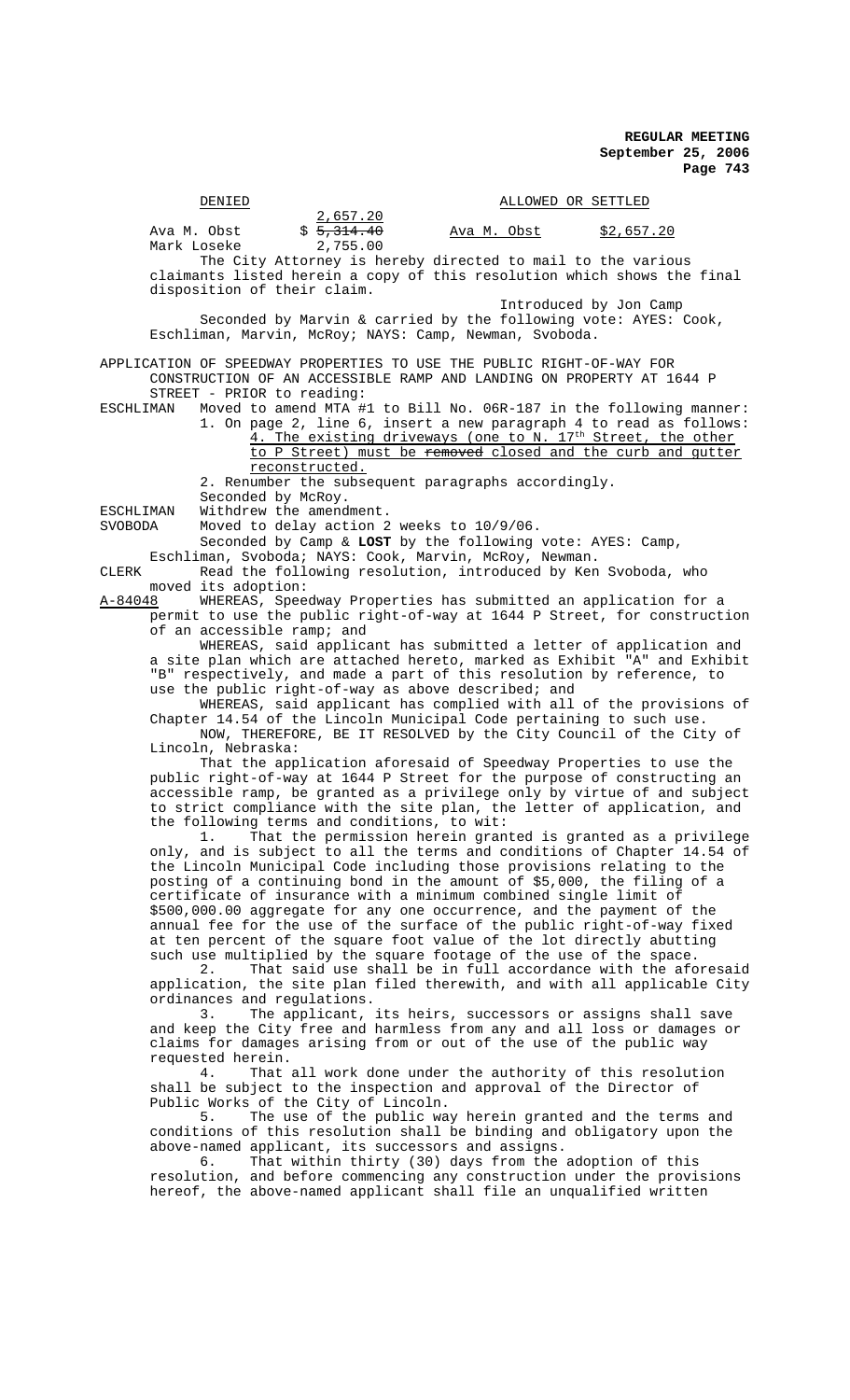acceptance of all the terms and conditions of this resolution with the City Clerk. Failure to do so will be considered a rejection hereof and all privileges and authorities hereunder granted shall thereupon automatically terminate.

Introduced by Ken Svoboda Seconded by McRoy & carried by the following vote: AYES: Camp, Cook, Eschliman, Marvin, McRoy, Newman, Svoboda; NAYS: None.

COMP. PLAN AMENDMENT 06001 - AMENDING THE 2025 LINCOLN-LANCASTER COUNTY COMPREHENSIVE PLAN TO CHANGE LAND DESIGNATED AS AGRICULTURAL TO INDUSTRIAL AND COMMERCIAL BETWEEN N. 40TH AND N. 56TH STREET, NORTH OF INTERSTATE 80 AND SOUTH OF BLUFF ROAD; TO CHANGE LAND DESIGNATED AS AGRICULTURAL TO LOW DENSITY RESIDENTIAL ON THE SOUTH SIDE OF BLUFF ROAD, 1/4 MILE WEST OF N. 56TH STREET; AND TO DESIGNATE ALL OF THE LAND IN THE PROPOSAL AS TIER I, PRIORITY A, AND INSIDE THE FUTURE SERVICE LIMIT FOR LINCOLN. (RELATED ITEMS: 06R-188, 06R-189)- CLERK read the following

resolution, introduced by Ken Svoboda, who moved its adoption:<br>A-84049 WHEREAS, the Planning Director, on behalf of Mark Hunzek WHEREAS, the Planning Director, on behalf of Mark Hunzeker, has made application to amend the 2025 Lincoln-Lancaster County Comprehensive Plan to change the land use designation on the Land Use Map for the area between N. 40th Street and N. 56th Street, north of Interstate 80 and south of Bluff Road, from Agriculture to Industrial and Commercial, and to change the land use designation on the Land Use Map for the area on the south side of Bluff Road, 1/4 mile west of N. 56th Street from Agriculture to Low Density Residential, and to designate both areas as Tier I, Priority A and inside the Future Service Limit; and

WHEREAS, the Lincoln City - Lancaster County Planning Commission has recommended approval thereof.

NOW, THEREFORE, BE IT RESOLVED by the City Council of the City of Lincoln, Nebraska that the 2025 Lincoln-Lancaster County Comprehensive Plan be and the same is hereby amended in the following manner:

1. Amend the Lincoln/Lancaster County Land Use Map on page F23 and the Lincoln Area Detail Map on page F25 to change the land use designation for the area between N. 40th Street and N. 56th Street, north of Interstate 80 and south of Bluff Road from Agriculture to Industrial and Commercial as shown on Exhibit "1".

2. Amend the Lincoln/Lancaster County Land Use Map on page F23 and the Lincoln Area Detail Map on page F25 to change the land use designation for the area on the south side of Bluff Road, 1/4 mile west of N. 56th Street from Agriculture to Low Density Residential as shown on Exhibit "1".

3. Amend the Urban Growth Tier, Tier I Priority Areas and Tier II Priority Areas, figures on pages F27, F31, and F33, respectively, to change the land on the northwest corner of N. 56th Street (US Highway 77) and Interstate 80 from Tier II to Tier I, Priority A and within the City's Future Service Limit, and amend other affected maps accordingly, to include the land shown as Commercial, Industrial and Low Density Residential on Exhibit "1".

BE IT FURTHER RESOLVED that any other references in said plan which may be affected by the above-specified amendments be, and they hereby are amended to conform with such specific amendments.

Introduced by Ken Svoboda Seconded by Cook & carried by the following vote: AYES: Camp, Cook, Eschliman, Marvin, McRoy, Newman, Svoboda; NAYS: None.

COMPREHENSIVE PLAN CONFORMANCE 06008 - ADOPTING THE NORTH 56TH AND ARBOR ROAD REDEVELOPMENT PLAN ON PROPERTY GENERALLY BOUNDED BY NORTH 40TH STREET ON THE WEST, NORTH 70TH STREET ON THE EAST, FROM BLUFF ROAD SOUTH TO THE SALT CREEK, EXCLUDING THE BLUFF ROAD LANDFILL. (RELATED ITEMS: 06R-188, 06R-189) - PRIOR to reading:

COOK Moved to amend Bill No. 06R-189 by amending the North  $56^\mathrm{th}$  & Arbor Road Redevelopment Plan attached to Bill No. 06R-189, marked as Attachment A as follows:

1. On page 22, amend the first sentence of paragraph 3 to read as follows: Support of commercial redevleopment efforts on the west side North 56th Street (Project Sub-Area A, Exhibit 4), south of Arbor Road at property generally described as Finigan Brothers Lot 2, Finigan Brothers Lot 1 in the East half of Section 32-11-7, <u>and commercial</u> development north of Arbor Road on property generally described as Lots 11, 27, 28 and 33 Irregular Tracts in Section 29-11-7.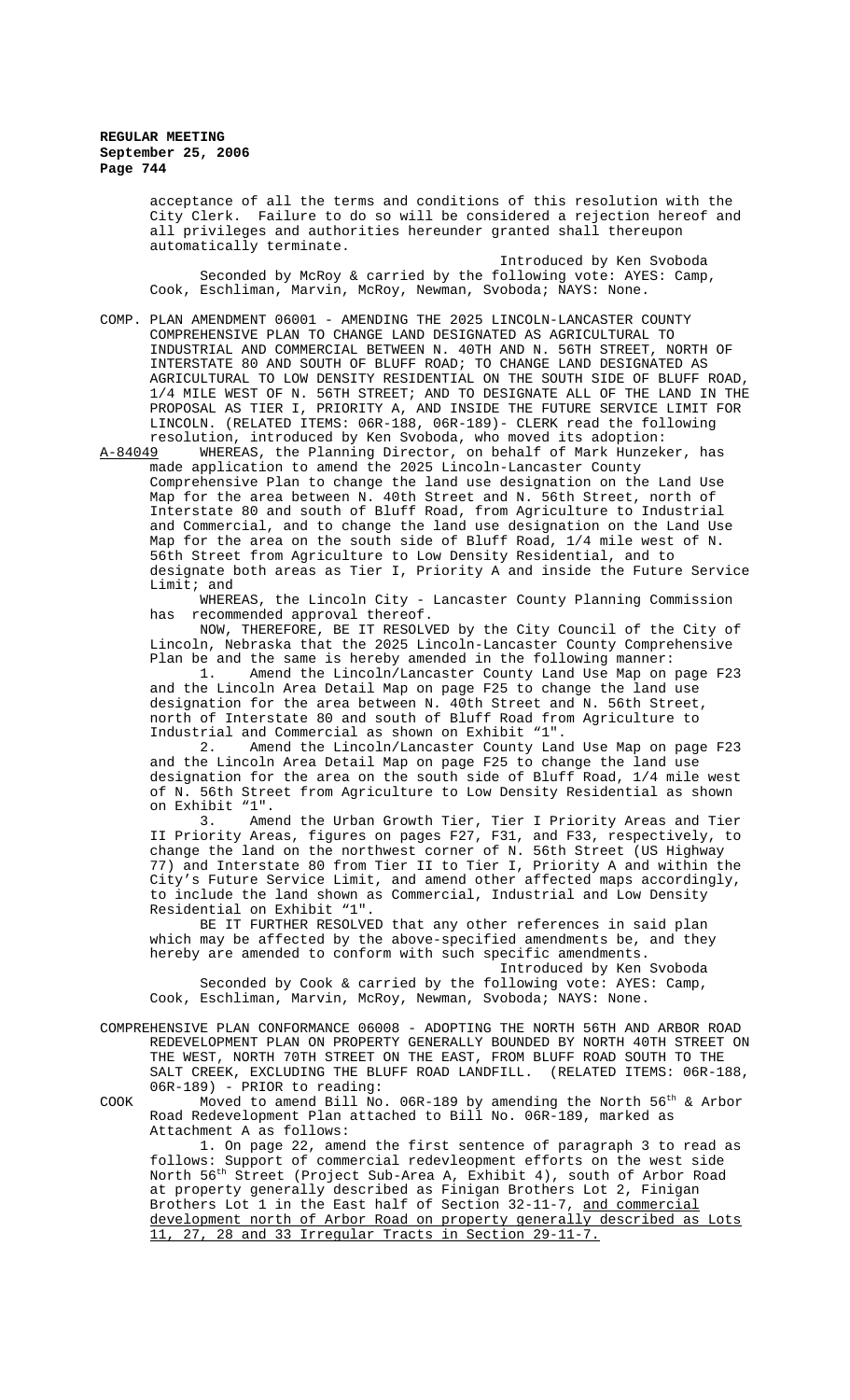Seconded by Svoboda & carried by the following vote: AYES: Camp, Cook, Eschliman, Marvin, McRoy, Newman, Svoboda; NAYS: None. MCROY  $\,$  Moved amendment #2 to Bill No. 06R-189 by amending the North  $56^{\rm th}$ & Arbor Road Redevelopment Plan attached to Bill No. 06R-189, marked as Attachment A as follows: 1. On page 22, amend the first sentence of paragraph 3 and add two additional sentences to read as follows: Support of commercial and residential redevelopment efforts on the west side North 56<sup>th</sup> Street (Project Sub-Area A, Exhibit 4), south of Arbor Road at property generally described as Finigan Brothers Lot 2, Finigan Brothers Lot 1 in the East half of Section 32-11-7, and commercial development north of Arbor Road on property generally described as Lots 11, 27, 28 and 33 Irregular Tracts in Section 29-11-7. Support of residential development shall be limited to the initial phase of a maximum of 115 lots in Project Sub-Area A. No internal roadways, utility collection or distribution facilities or other on-site improvements shall be made within and in support of residential development. 2. On page 22, amend the first sentence of paragraph 4 and add two additional sentences to read as follows: Support of commercial and residential development efforts on the west side of North 56<sup>th</sup> Street (Project Sub-Area A, Exhibit 4), south of proposed Alvo Road at property generally described as Lots 20 and 21 I.T., Section 32-11-7. Support of residential development shall be limited to the initial phase of a maximum of 115 lots in Project Sub-Area A. No internal roadways, utility collection or distribution

facilities or other on-site improvements shall be made within and in support of residential development. Seconded by Svoboda & carried by the following vote: AYES: Camp,

Cook, Eschliman, Marvin, McRoy, Newman, Svoboda; NAYS: None. CLERK Read the following resolution, introduced by Ken Svoboda, who

moved its adoption as amended:<br>A-84050 WHEREAS, the City's Urba WHEREAS, the City's Urban Development Department has prepared the North 56th Street and Arbor Road Redevelopment Plan ("Redevelopment Plan") to cover an area generally bounded by North 40th Street on the west, North 70th Street on the east, from Bluff Road south to the Salt Creek, excluding the Bluff Road landfill; and

WHEREAS, the City Council, after consideration of the North 56th and Arbor Road Redevelopment Area, Lincoln, Nebraska, Blight and Substandard Determination Study, determined that the area was blighted and substandard and declared the area blighted and substandard on October 24, 2005; and

WHEREAS, the Director of Urban Development has filed with the City Clerk the Redevelopment Plan generally consisting of extending infrastructure to this area, enhancing arterial and collector streets and constructing sidewalks to provide construction ready industrial sites for large employers north and west of Interstate 80 and the North 56th Street interchange and to support commercial redevelopment efforts north and west of the intersection of Interstate 80 and North 56th Street and on the west side of North 56th Street south of Arbor Road and south of proposed Alvo Road. Said plan is attached hereto and marked Attachment "A", and made a part hereof by reference. The Director of Urban Development has reviewed said plan and has found that the plan meets the conditions set forth in Neb. Rev. Stat. § 18-2113 (Reissue 1997); and

WHEREAS, on July 21, 2006 notice of public hearing was mailed, postage prepaid, to the president or chairperson of the governing body of each county, school district, community college, educational service unit, and natural resource district in which the real property subject to such plan is located and whose property tax receipts would be directly affected and to all registered neighborhood associations located in whole or in part within one mile radius of the area to be redeveloped setting forth the time, date, place, and purpose, of the public hearing to be held on August 2, 2006 before the Lincoln City - Lancaster County Planning Commission regarding the Redevelopment Plan, a copy of said notice and list of said registered neighborhood associations having been attached hereto as Attachment "B" and "C" respectively; and

WHEREAS, said proposed Redevelopment Plan has been submitted to the Lincoln-Lancaster County Planning Commission for review and recommendation, and said Planning Commission on August 2, 2006 found the plan to be in conformance with the Comprehensive Plan and recommended approval thereof; and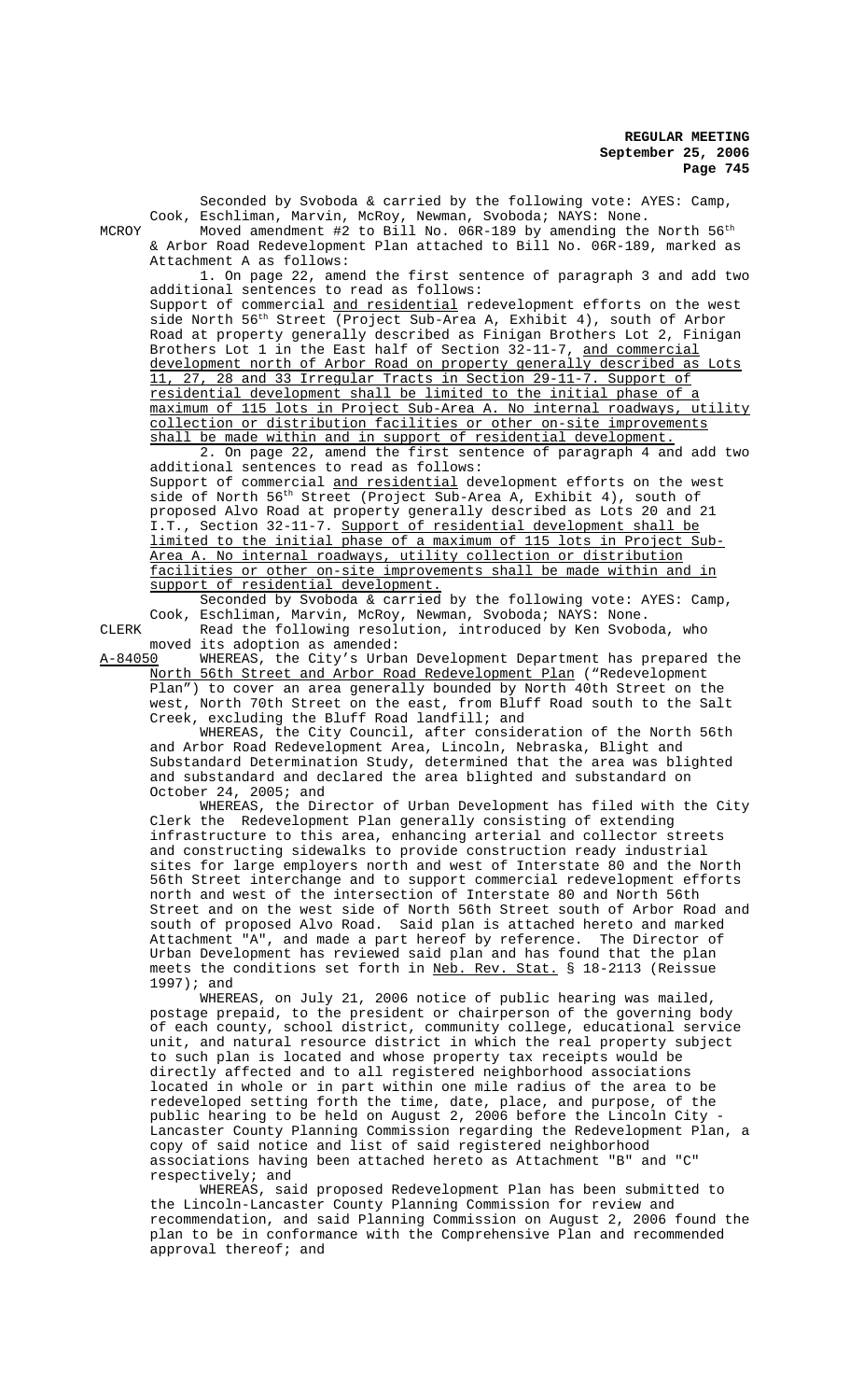WHEREAS, on September 14, 2006 a notice of public hearing was mailed, postage prepaid, to the foregoing governing bodies and registered neighborhood associations setting forth the time, date, place, and purpose of the public hearing before the City Council to be held on September 25, 2006 regarding the proposed Redevelopment Plan, a copy of said notice having been attached hereto as Attachment "D"; and

WHEREAS, on September 8, 2006 and September 15, 2006 a notice of public hearing was published in the Lincoln Journal Star newspaper, setting forth the time, date, place, and purpose of the public hearing to be held on September 25, 2006 regarding the proposed Redevelopment Plan, a copy of such notice having been attached hereto and marked as<br>Attachment "E"; and Attachment

WHEREAS, on January 10, 2005 in the City Council Chambers of the County City Building, 555 South 10th Street, Lincoln, Nebraska, the City Council held a public hearing relating to the proposed Redevelopment Plan and all interested parties were afforded at such public hearing a reasonable opportunity to express their views respecting said proposed plan; and

WHEREAS, the City Council has duly considered all statements made and materials submitted relating to said proposed Redevelopment Plan. NOW, THEREFORE, IT IS FOUND AND DETERMINED by the City Council of the City of Lincoln, Nebraska as follows:

1. That the Redevelopment Plan is described in sufficient detail and is designed with the general purpose of accomplishing a coordinated, adjusted, and harmonious development of the City which will promote general health, safety, and welfare, sound design and arrangement, the wise and efficient expenditure of public funds, and the prevention of the reoccurrence of unsanitary or unsafe dwelling accommodations or conditions of blight.<br>2. That the Redevelopment Plan

That the Redevelopment Plan is feasible and in conformity with the general plan for the development of the City of Lincoln as a whole and said plan is in conformity with the legislative declarations, and the determinations set forth in the Community Development Law.

3. That such substandard and blighted conditions are beyond remedy and control solely by regulatory process and the exercise of police power and cannot be dealt with effectively by the ordinary operations or private enterprise without the aids provided by the Community Development law, specifically including Tax Increment Financing. The elimination of said substandard and blighted conditions under the authority of the Community Development Law is found to be a

public purpose and in the public interest.<br>4. That for projects utilizing fu That for projects utilizing funds authorized in Section 18-2147 of the Community Development Law, (a) the redevelopment activities provided for in the plan would not be economically feasible without the use of tax-increment financing, (b) the redevelopment activities would not occur in the community redevelopment area without the use of tax-increment financing, and (c) the costs and benefits of the redevelopment activities, including costs and benefits to other affected political subdivisions, the economy of the community, and the demand for public and private services have been analyzed by the governing body and have been found to be in the long-term best interest of the community impacted by the redevelopment activities all as more specifically set forth in the Plan as Redevelopment Activities and Estimated Expenditures.

BE IT RESOLVED by the City Council of the City of Lincoln, Nebraska:

That pursuant to the provisions of the Nebraska Community Development Law and in light of the foregoing findings and determinations, the Redevelopment Plan attached hereto as Attachment "A" is hereby accepted and approved by the City Council as the governing body for the City of Lincoln.

BE IT FURTHER RESOLVED that the Urban Development Director or his authorized representative is hereby authorized and directed to take all steps necessary to implement the provisions of said Redevelopment Plan. Introduced by Ken Svoboda

Seconded by Cook & carried by the following vote: AYES: Camp, Cook, Eschliman, Marvin, McRoy, Newman, Svoboda; NAYS: None.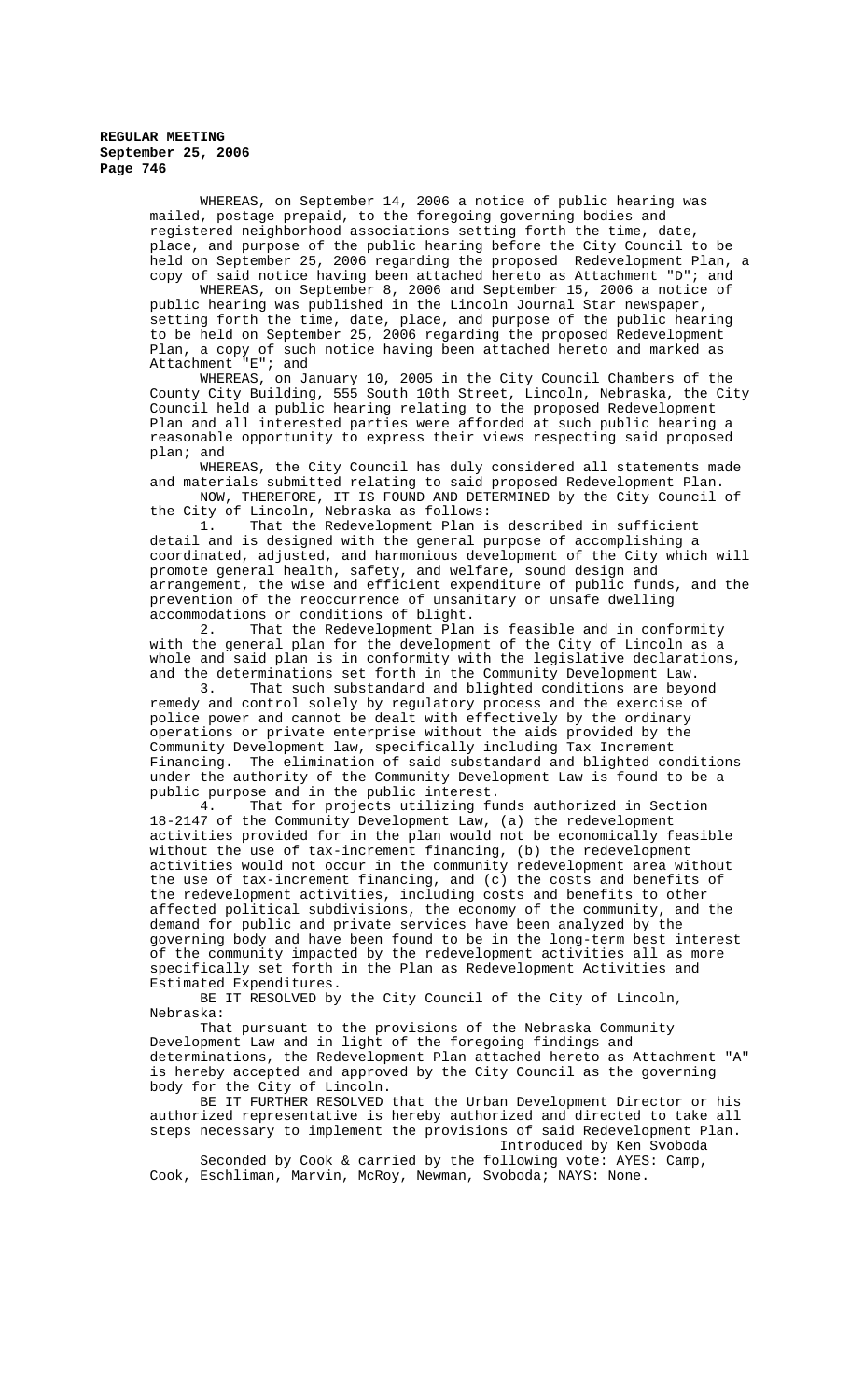# PUBLIC HEARING ORDINANCES - 3<sup>RD</sup> READING & RELATED RESOLUTIONS

APPROVING THE NORTH BANK JUNCTION ANNEXATION & ZONING AGREEMENT BETWEEN THE CITY AND ROGER & ELDONNA SCHWISOW AND HARTLAND HOMES, INC. RELATING TO THE ANNEXATION OF APPROX. 214 ACRES ON PROPERTY GENERALLY LOCATED AT N. 56TH ST. & ARBOR RD. (IN CONNECTION W/04-188, 04-189, 04R-272) (10/11/04 - PLACED ON PENDING INDEFINITELY) (REQUEST TO WAIVE COUNCIL RULES TO REMOVE FROM PENDING FOR P.H. 9/18/06, WITH ACTION 9/25) (9/18/06 - TO HAVE CON'T. P.H. & ACTION 9/25/06) - PRIOR to reading:

SVOBODA Moved to amend Bill No. 04R-273 by substituting the North Bank Junction Conditional Annexation and Zoning Agreement attached to the Resolution with the North Bank Junction Conditional Annexation Agreement which is attached hereto and marked as Attachment "A".

Seconded by Eschliman & carried by the following vote: AYES: Camp, Cook, Eschliman, Marvin, McRoy, Newman, Svoboda; NAYS: None. CLERK Read the following resolution, introduced by Ken Svoboda, who

moved its adoption as amended:

A-84051 BE IT RESOLVED by the City Council of the City of Lincoln, Nebraska:

That the agreement titled North Bank Junction Conditional Annexation and Zoning Agreement, which is attached hereto, marked as Attachment "A" and made a part hereof by reference, between the City of Lincoln and Roger and Eldonna Schwisow and Hartland Homes, Inc., outlining certain conditions and understandings relating to the annexation of approximately 214.69 acres of property generally located within an area north of Salt Creek on the south to the south line of Arbor Road on the north and from one-half mile west of North 56th Street on the west to North 56th Street on the east, is approved.

BE IT FURTHER RESOLVED that the Mayor is authorized to execute the Annexation Agreement on behalf of the City.

BE IT FURTHER RESOLVED that the City Clerk is directed to return two fully executed copies of this Agreement to Rick Peo, Chief Assistant City Attorney, for distribution to the Owners.

BE IT FURTHER RESOLVED that the City Clerk is directed to record the Annexation Agreement or a summary memorandum thereof with the Register of Deeds, filing fees to be paid by the City.

Introduced by Ken Svoboda

Seconded by Camp & carried by the following vote: AYES: Camp, Cook, Eschliman, McRoy, Newman, Svoboda; NAYS: None; ABSTAINING: Marvin.

ANNEXATION 03001 - AMENDING THE LINCOLN CORPORATE LIMITS MAP BY ANNEXING APPROX. 214 ACRES OF PROPERTY GENERALLY LOCATED AT N. 56TH ST. & ARBOR RD. (IN CONNECTION 04R-273, 04-189, 04R-272) (10/11/04 - PLACED ON PENDING INDEFINITELY) (REQUEST TO WAIVE COUNCIL RULES TO REMOVE FROM PENDING FOR P.H. 9/18/06, WITH ACTION 9/25) (9/18/06 - TO HAVE CON'T. P.H. & ACTION 9/25/06) - PRIOR to reading:

SVOBODA Moved to Amend Bill No. 04-188 in the following manner: 1. On page 1, lines 7 through 11 delete the legal description and insert in lieu thereof the attached legal description.

A portion of Lot 2, Finigan Brothers Addition, located in the Southeast Quarter of Section 29 and Lots 23 & 24 Irregular Tracts and a portion of 17.11± Acres Lower Platte South Natural Resources District, located in the East Half of Section 32, all located in Township 11 North, Range 7 East of the Sixth Principal Meridian, Lancaster County, Nebraska, more particularly described by metes and bounds as follows.

Commencing at the South 1/4 corner of Section 29, Township 11 North, Range 7 East, and the POINT OF BEGINNING;

|                          |  |     |     |  | Thence North 00° 12' 36" West, on the West line of the      |  |  |
|--------------------------|--|-----|-----|--|-------------------------------------------------------------|--|--|
|                          |  |     |     |  | Southeast Ouarter of Section 29, a distance of 404.53 feet; |  |  |
|                          |  |     |     |  | Thence North 89° 47' 13" East, a distance of 560.11 feet;   |  |  |
| Thence North 00° 12'     |  |     | 47" |  | West, a distance of 240.00 feet;                            |  |  |
| Thence North 21° 25'     |  |     | 43" |  | East, a distance of 58.64 feet;                             |  |  |
| Thence North 29° 47' 13" |  |     |     |  | East, a distance of 270.00 feet;                            |  |  |
| Thence South 60°         |  | 12' | 47" |  | East, a distance of 100.00 feet;                            |  |  |
| Thence North 29° 47' 13" |  |     |     |  | East, a distance of 110.00 feet;                            |  |  |
| Thence South 60°         |  | 12' | 47" |  | East, a distance of 302.27 feet;                            |  |  |
| Thence South 00°         |  | 12' | 47" |  | East, a distance of 802.76 feet;                            |  |  |
| Thence South 89°         |  | 36' | 40" |  | East, a distance of 158.56 feet;                            |  |  |
|                          |  |     |     |  | Thence North 89° 14' 35" East, a distance of 700.14 feet;   |  |  |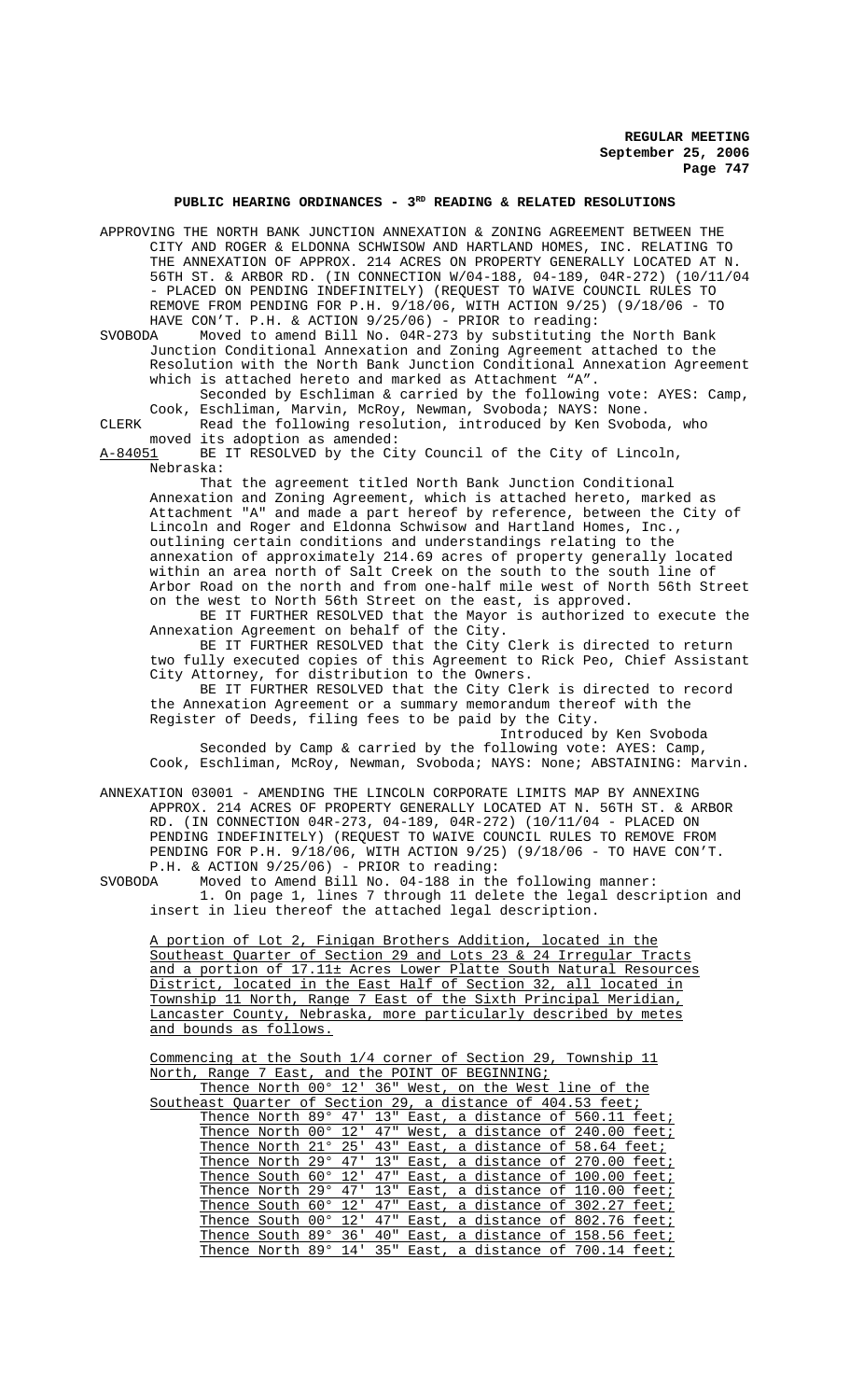| Thence South 89°                   |       |              | 36' | 40" | East, |   | a distance of 404.05                |           | feet;                   |
|------------------------------------|-------|--------------|-----|-----|-------|---|-------------------------------------|-----------|-------------------------|
| Thence North                       |       | $00^{\circ}$ | 42' | 49" | East, |   | a distance of                       |           | 1268.39 feet;           |
| Thence North                       |       | $00^{\circ}$ | 54' | 00" | West  |   | a distance of                       |           | 551.53 feet;            |
| Thence                             | South | 890          | 26' | 19" | East  | а | distance                            | оf        | 150.05<br>feet;         |
| Thence                             | South | $00^{\circ}$ | 54' | 00" | East, | a | distance                            | оf        | feet;<br>549.81         |
| Thence South                       |       | $00^{\circ}$ | 42' | 49" | West, | a | distance of                         |           | 1319.66 feet;           |
| Thence                             | South | 02°          | 09' | 17" | West  | a | distance                            | оf        | 695.35<br>feet:         |
| Thence South                       |       | 830          | 55' | 33" | West  |   | a distance of                       |           | 1401.63 feet;           |
| Thence North                       |       | $00^{\circ}$ | 23' | 20" | East  | a | distance                            | оf        | 547.03<br>feet:         |
| Thence South                       |       | 35°          | 52' | 55" | West  | а | distance                            | оf        | 118.58<br>feet;         |
| Thence South                       |       | 48°          | 04' | 39" | West, |   | a distance of                       |           | 114.64<br>feet;         |
| Thence South                       |       | 67°          | 53' | 46" | West  | a | distance of                         |           | 112.52<br>feet;         |
| Thence South                       |       | 85°          | 44' | 25" | West, | a | distance                            | $\circ$ f | 99.26 feet;             |
| Thence North                       |       | 89°          | 36' | 40" | West, |   | a distance of                       |           | 128.00<br>feet:         |
| Thence                             | South | $00^{\circ}$ | 23' | 20" | West  | а | distance                            | оf        | 50.44<br>feet;          |
| Thence South                       |       | $01^{\circ}$ | 31' | 39" | East, |   | a distance of                       |           | 100.06 feet;            |
| Thence                             | South | 08°          | 58' | 20" | West, | a | distance                            | оf        | 400.39<br>feet:         |
| Thence North                       |       | 81°          | 01' | 40" | West, | a | <u>distance of</u>                  |           | 180.00<br>feet;         |
| Thence North                       |       | 08°          | 58' | 20" | East  | a | distance of                         |           | 22.20<br>feet;          |
| Thence                             | North | 81°          | 01' | 40" | West  | а | distance                            | οf        | 100.00<br>feet:         |
| Thence North                       |       | 08°          | 58' | 20" | East, | a | distance                            | оf        | 66.75<br>feet;          |
| Thence North 06°                   |       |              | 06' | 49" | East, |   | a distance of                       |           | 200.50<br>fe <u>et;</u> |
| Thence North                       |       | $00^{\circ}$ | 23' | 20" | East  | a | distance                            | оf        | 418.66<br>feet;         |
| Thence South                       |       | 89°          | 36' | 40" | East  | a | <u>distance of</u>                  |           | $6.00$ feet;            |
| Thence                             | North | $00^{\circ}$ | 23' | 20" | East  | a | distance                            | оf        | 173.00<br>feet:         |
| Thence                             | North | 890          | 36' | 40" | West, | a | distance                            | оf        | <u>186.00</u><br>feet;  |
| Thence North                       |       | $00^{\circ}$ | 23' | 20" | East  | a | distance of                         |           | 56.25<br>feet;          |
| Thence North                       |       | 890          | 36' | 40" | West, | а | distance                            | оf        | 120.00<br><u>feet;</u>  |
| Thence North                       |       | $00^{\circ}$ | 23' | 20" | East  |   | a distance of                       |           | 63.75<br>feet:          |
| Thence                             | North | 89°          | 36' | 40" | West, | a | distance                            | оf        | 33.25<br>feet:          |
| Thence North                       |       | $00^{\circ}$ | 01' | 01" | East, |   | a distance of 36.00                 |           | feet to                 |
| $\cap$ דמות היחס היה היותדת $\cap$ |       |              |     |     |       |   | and gontaining a galgulated area of |           |                         |

the POINT OF BEGINNING, and containing a calculated area of 2,730,162.17 square feet or 62.68 acres more or less.

Cook, Eschliman, Marvin, McRoy, Newman, Svoboda; NAYS: None. CLERK Read an ordinance, introduced by Ken Svoboda, annexing and including the below described land as part of the City of Lincoln, Nebraska and amending the Corporate Limits Map attached to and made a part of Ordinance No. 18208, to reflect the extension of the corporate limits boundary of the City of Lincoln, Nebraska established and shown thereon, the third time.

Seconded by McRoy & carried by the following vote: AYES: Camp,

SVOBODA Moved to pass the ordinance as amended.

Seconded by Camp & carried by the following vote: AYES: Camp, Cook, Eschliman, McRoy, Newman, Svoboda; NAYS: None; ABSTAINING: Marvin. The ordinance, being numbered **#18806**, is recorded in Ordinance Book #25, Page

CHANGE OF ZONE 3398 - APPLICATION OF HARTLAND HOMES, INC., RODGER & ELDONNA SCHWISOW FOR A CHANGE FROM AG AGRICULTURAL TO R-3 RESIDENTIAL FOR APPROX. 123 ACRES & H-4 GENERAL COMMERCIAL FOR APPROX. 21 ACRES ON PROPERTY GENERALLY LOCATED AT N. 56TH ST. & ARBOR RD. (IN CONNECTION W/04-188, 04R-273, 04R-272) (10/11/04 - PLACED ON PENDING INDEFINITELY) (REQUEST TO WAIVE COUNCIL RULES TO REMOVE FROM PENDING FOR P.H. 9/18/06, WITH ACTION 9/25) (9/18/06 - TO HAVE CON'T. P.H. & ACTION 9/25/06) - PRIOR to reading:<br>SVOBODA Moved to am

Moved to amend Bill No. 04-189 in the following manner: 1. On page 1, line 9 through page 2, line 24, delete the legal

description and insert in lieu thereof the attached legal description marked Attachment "A". 2. On page 2, line 31 through page 3, line 9, delete the legal

description and insert in lieu thereof the attached legal description marked Attachment "B". Attachment "A"

A portion of Lot 2, Finigan Brothers Addition, located in the Southeast Quarter of Section 29 and Lot 23 Irregular Tract, located in the East Half of Section 32, all located in Township 11 North, Range 7 East of the Sixth Principal Meridian, Lancaster County, Nebraska, more particularly described by metes and bounds as follows.

Commencing at the South 1/4 corner of Section 29, Township 11 North, Range 7 East, and the POINT OF BEGINNING;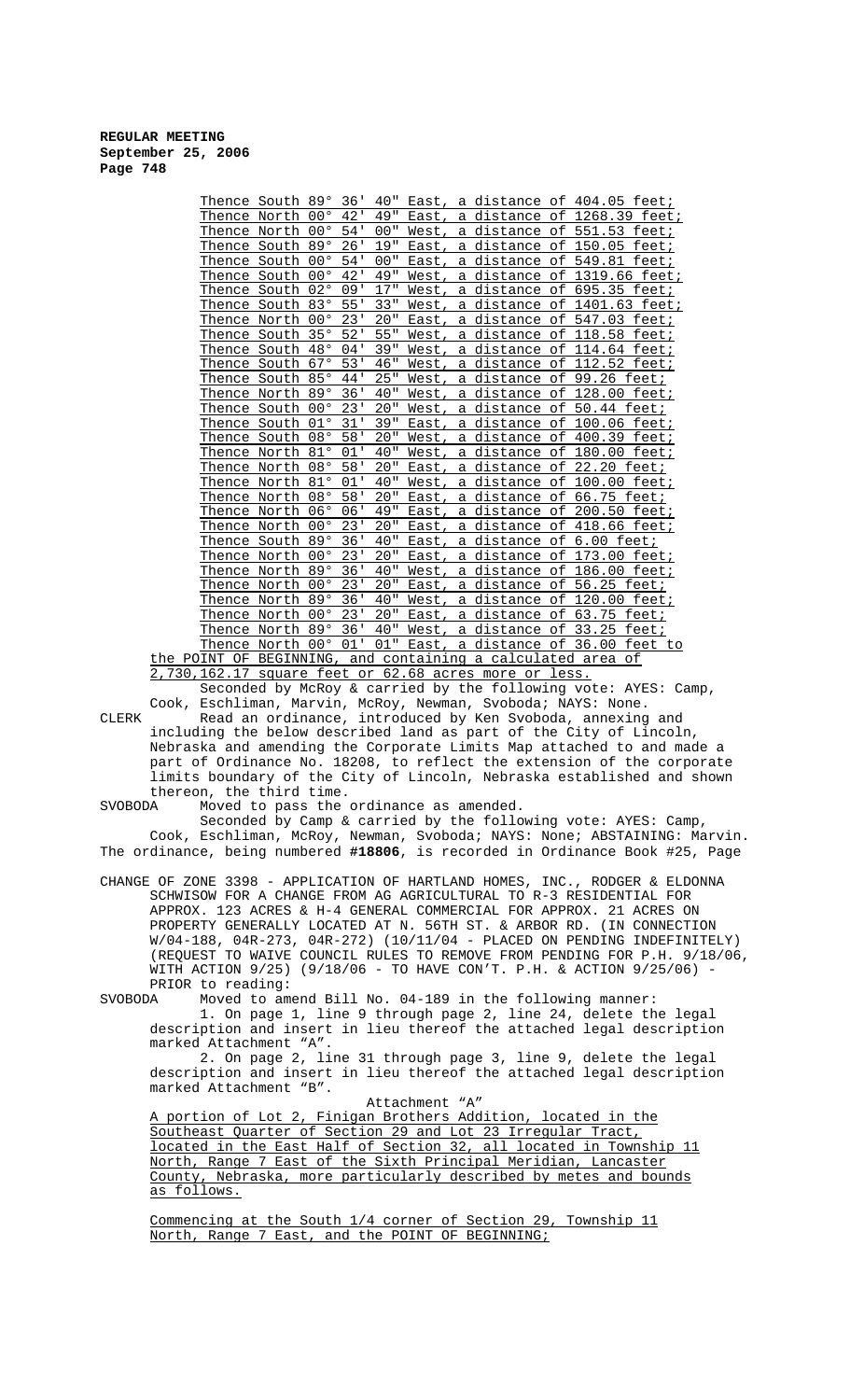|  | Thence North 00° 12' 36" West, on the West line of the  |                  |         |     |                                     |              |                      |           |                                 |           |
|--|---------------------------------------------------------|------------------|---------|-----|-------------------------------------|--------------|----------------------|-----------|---------------------------------|-----------|
|  | Southeast Quarter of Section 29,                        |                  |         |     |                                     |              |                      |           | a distance of 404.53 feet;      |           |
|  | Thence North 89°                                        |                  | 47'     | 13" | East,                               |              |                      |           | a distance of 560.11 feet;      |           |
|  | Thence North                                            | $00^{\circ}$     | 12'     | 47" | West,                               |              |                      |           | a distance of 240.00 feet;      |           |
|  | Thence North                                            | 21°              | 25'     | 43" | East,                               | а            | distance             | оf        | 58.64 feet;                     |           |
|  | Thence North                                            | 29°              | 47'     | 13" | East,                               | a            | <u>distance of</u>   |           | 270.00 feet;                    |           |
|  | <u>Thence South</u>                                     | 60°              | 12'     | 47" | East,                               | $\mathsf{a}$ | <u>distance of</u>   |           | 100.00                          | feet;     |
|  | Thence North                                            | 29°              | 47'     | 13" | East                                | a            | di <u>stance</u>     | оf        | 110.00                          | feet;     |
|  | Thence South                                            | 60°              | 12'     | 47" | East                                | а            | distance             | оf        | 302.27                          | feet;     |
|  | Thence South                                            | $00^{\circ}$     | 12'     | 47" | East                                | a            | distance             | оf        | 838.76                          | feet;     |
|  | <u>Thence South</u>                                     | 890              | 36'     | 40" | East                                | a            | <u>distance</u>      | $\circ$ f | 197.80                          | feet;     |
|  | Thence South                                            | $00^{\circ}$ 23' |         | 20" | West                                | a            | distance of          |           | 830.13 feet;                    |           |
|  | <u>Thence So</u> uth                                    | $83^{\circ}$ 55' |         | 33" | West,                               |              | a distance of        |           | 201                             | .28 feet; |
|  | Thence North                                            | $00^{\circ}$     | 23'     | 20" | East,                               |              | a distance of        |           | 547.03 feet;                    |           |
|  | <u>Thence So</u> uth                                    | 350              | 52'     | 55" | West,                               |              | <u>a distance of</u> |           | 118.58 feet;                    |           |
|  | <u>Thence So</u> uth                                    | 48°              | 04'     | 39" | West,                               |              | a distance of        |           | 114.64 feet;                    |           |
|  | Thence South                                            | 67°              | 53'     | 46" | West,                               |              | a distance of        |           | 112.52 feet;                    |           |
|  | Thence South                                            | 85°              | 44'     | 25" | West,                               |              | a distance of        |           | 99.26 feet;                     |           |
|  | Thence North                                            | 890              | 36'     | 40" | West,                               |              | a distance of        |           | 128.00 feet;                    |           |
|  | Thence South                                            | $00^{\circ}$     | 23'     | 20" | West,                               | a            |                      |           | distance of 50.44 feet;         |           |
|  | Thence South                                            | $01^{\circ}$     | 31'     | 39" | <b>East</b>                         | а            | distance             | оf        | 100.06 feet;                    |           |
|  | Thence South                                            | 08°              | 58'     | 20" | West,                               | а            | di <u>stance</u>     | оf        | $400.39$ feet;                  |           |
|  | Thence North                                            | 81°              | 01'     | 40" | West,                               | a            | di <u>stance</u>     | оf        | 180.00 feet;                    |           |
|  | Thence North                                            | 08°              | 58'     | 20" | East                                | а            | distance             | $\circ$ f | 22.20                           | feet;     |
|  | Thence North                                            | 81°              | 01'     | 40" | West                                | a            | distance             | оf        | 100.00                          | feet;     |
|  | Thence North                                            | 08°              | 58'     | 20" | East,                               | а            | distance             | of        | $66.75$ feet;                   |           |
|  | Thence North                                            | 06°              | 06'     | 49" | East,                               | а            | distance of          |           | $200.50$ feet;                  |           |
|  | Thence North                                            | $00^{\circ}$     | 23'     | 20" | East,                               | a            |                      |           | distance of 418.66 feet;        |           |
|  | Thence South                                            | 890              | 36'     | 40" | East,                               | а            | distance of          |           | $6.00$ feet;                    |           |
|  | Thence North                                            | $00^{\circ}$     | 23'     | 20" | East,                               | а            | distance             | оf        | 173.00                          | feet;     |
|  | Thence North                                            | 890              | 36'     | 40" | West,                               | a            | distance             | оf        | 186.00 feet;                    |           |
|  | <u>Thence North</u>                                     | $00^{\circ}$     | 23'     | 20" | East,                               | а            | distance             |           | of 56.25 feet;                  |           |
|  | <u>Thence North</u>                                     |                  | 89° 36' | 40" | West                                |              |                      |           | a distance of 120.00 feet;      |           |
|  | Thence North                                            | $00^{\circ}$     | 23'     | 20" | <b>East</b>                         | а            | distance             | of        | 63.75 feet;                     |           |
|  | Thence North                                            | 890              | 36'     | 40" | West                                |              | <u>a distance </u>   | оf        | 33.25                           | feet;     |
|  | Thence North 00° 01' 01" East,                          |                  |         |     |                                     |              |                      |           | a distance of 36.00 feet to the |           |
|  | POINT OF BEGINNING,                                     |                  |         |     | and containing a calculated area of |              |                      |           |                                 |           |
|  | $1,476,722.56$ square feet or 33.90 acres more or less. |                  |         |     |                                     |              |                      |           |                                 |           |

#### Attachment "B"

Lot 24 Irregular Tract and a portion of 17.11± Acres Lower Platte South Natural Resources District, located in the East Half of Section 32, Township 11 North, Range 7 East of the Sixth Principal Meridian, Lancaster County, Nebraska, more particularly described as follows:

Commencing at the North Quarter Corner of Section 23;

Thence on the North line of the Northeast Quarter of said Section 32, on an assigned bearing of South 89° 36' 40" East, a distance of 1317.99 feet, to the POINT OF BEGINNING; Thence continuing on assigned bearing of South 89° 36' 40" East, a distance of 1214.15 feet, to a point on the westerly

<u>right-of-way line of North 56th Street;</u> Thence on said westerly right-of-way line, South 02° 09' 17"

West, a distance of 695.35 feet;

Thence South 83° 55' 33" West, a distance of 1200.35 feet; Thence North 00° 23' 20" East, a distance of 830.13 feet, to the POINT OF BEGINNING, said tract containing an area of

916,988.18 square feet or 21.05 acres, more or less.

Seconded by Marvin & carried by the following vote: AYES: Camp, Cook, Eschliman, Marvin, McRoy, Newman, Svoboda; NAYS: None.

CLERK Read an ordinance, introduced by Ken Svoboda, amending the Lincoln Zoning District Maps attached to and made a part of Title 27 of the Lincoln Municipal Code, as provided by Section 27.05.020 of the Lincoln Municipal Code, by changing the boundaries of the districts established and shown thereon, the third time.

SVOBODA Moved to pass the ordinance as amended.

Seconded by McRoy & carried by the following vote: AYES: Camp, Cook, Eschliman, McRoy, Newman, Svoboda; NAYS: None; ABSTAINING: Marvin. The ordinance, being numbered **#18807**, is recorded in Ordinance Book #25, Page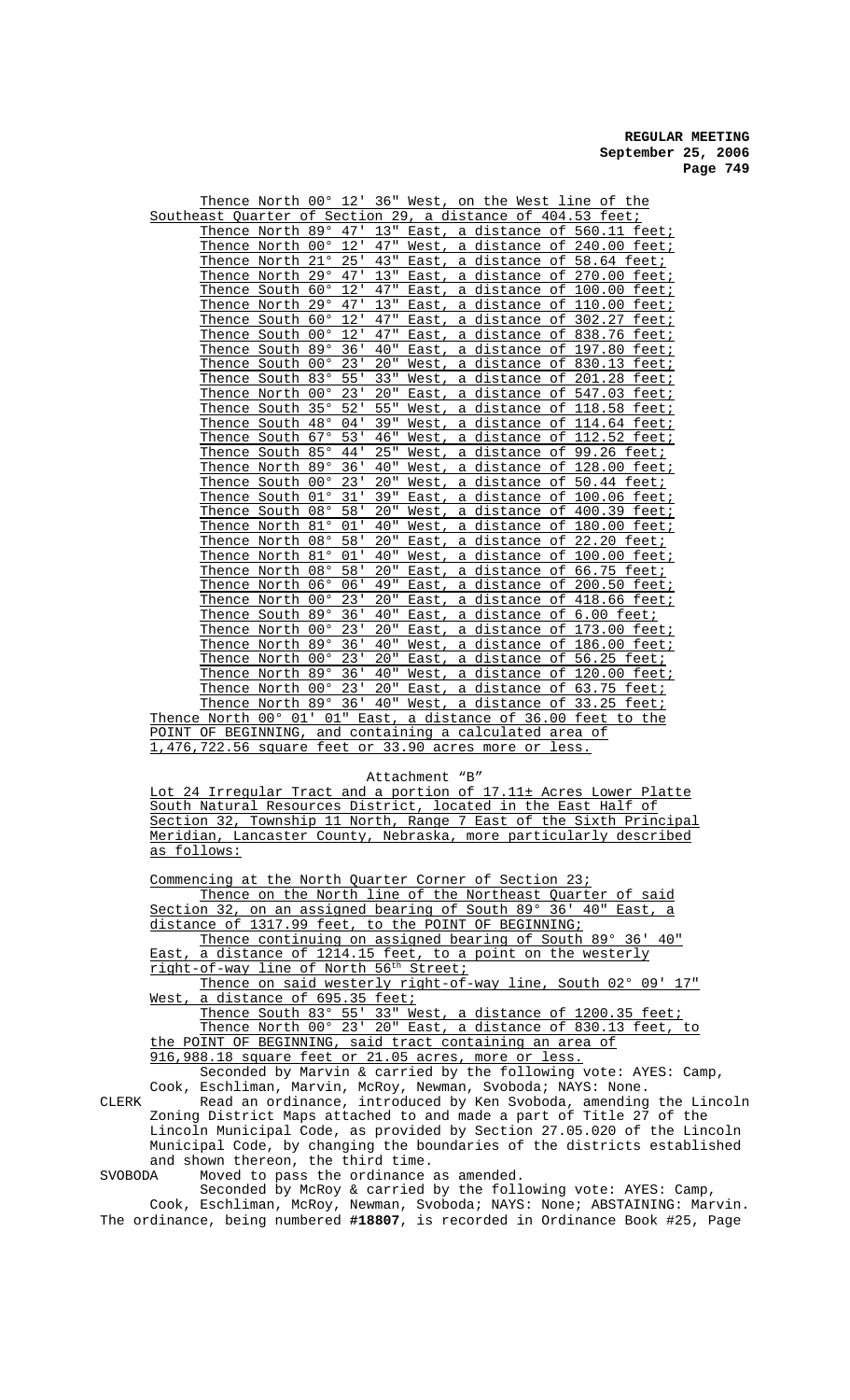|         |         | SPECIAL PERMIT 2004 - APPLICATION OF HARTLAND HOMES, INC., RODGER & ELDONNA |
|---------|---------|-----------------------------------------------------------------------------|
|         |         | SCHWISOW TO DEVELOP 125,000 SQ. FT. OF PLANNED SERVICE COMMERCIAL FLOOR     |
|         |         | AREA, WITH VARIANCES TO THE REAR & SIDE YARD SETBACK REQUIREMENTS ON        |
|         |         | PROPERTY LOCATED AT N. 56TH ST. & ARBOR RD. (IN CONNECTION W/04-188,        |
|         |         | 04R-273, 04R-189, 04R-272) (10/11/04 - PLACED ON PENDING INDEFINITELY)      |
|         |         | (REQUEST TO WAIVE COUNCIL RULES TO REMOVE FROM PENDING FOR P.H. 9/18/06,    |
|         |         | WITH ACTION 9/25) (9/18/06 - TO HAVE CON'T. P.H. & ACTION 9/25/06) -        |
|         |         | PRIOR to reading:                                                           |
| SVOBODA |         | Moved to amend Bill No. $04R-272$ in the following manner:                  |
|         |         | 1. On page 1, lines 6 through 25, delete the legal description and          |
|         |         | insert in lieu thereof the attached legal description marked Attachment     |
|         | $"A"$ . |                                                                             |
|         |         | Seconded by Marvin & carried by the following vote: AYES: Camp,             |
|         |         | Cook, Eschliman, Marvin, McRoy, Newman, Svoboda; NAYS: None.                |
| CLERK   |         | Read the following resolution, introduced by Ken Svoboda, who               |
|         |         |                                                                             |
|         |         | moved its adoption as amended:                                              |
| A-84052 |         | WHEREAS, Roger and Eldonna Schwisow and Hartland Homes, Inc. have           |
|         |         | submitted an application designated as Special Permit No. 2004 for          |
|         |         | authority to construct 125,000 sq. ft. of Planned Service Commercial        |
|         |         | floor area, with requested variances to the rear and side yard setbacks,    |
|         |         | on property located at North 56th Street and Arbor Road, and legally        |
|         |         | described to wit:                                                           |
|         |         | A portion of Lots 20 and 21 I.T., located in the East                       |
|         |         | Half of Section 32, Township 11 North, Range 7 East of                      |
|         |         | the 6th P.M., Lincoln, Lancaster County, Nebraska,                          |
|         |         | more particularly described as follows:                                     |
|         |         | Commencing at the North Quarter corner of said Section                      |
|         |         | 32; thence on the north line of the Northeast Quarter                       |
|         |         | of said Section 32, on an assigned bearing of south 89                      |
|         |         | degrees 96 minutes 40 seconds east, a distance of                           |
|         |         | 1317.99 feet to the point of beginning; thence                              |
|         |         | <u>continuing on assigned bearing of south 89 degrees 36</u>                |
|         |         |                                                                             |
|         |         | minutes 40 seconds east, a distance of 1214.15 feet to                      |
|         |         | a point on the westerly right-of-way line of North                          |
|         |         | 56th Street; thence on said westerly right-of-way                           |
|         |         | line, south 02 degrees 09 minutes 17 seconds west, a                        |
|         |         | distance of 695.35 feet to a point on the southerly                         |
|         |         | line of said Lot 21; thence on said southerly line for                      |
|         |         | the next four courses, south 83 degrees 55 minutes 33                       |
|         |         | seconds west, a distance of 1200.35 feet; thence north                      |
|         |         | 00 degrees 23 minutes 20 seconds east, a distance of                        |
|         |         | 830.13 feet to the point of beginning, said tract                           |
|         |         | containing an area of 916,988.18 square feet or 21.05                       |
|         |         | acres, more or less;                                                        |
|         |         | Lot 24 Irregular Tract and a portion of 17.11± Acres                        |
|         |         | Lower Platte South Natural Resources District, located                      |
|         |         | in the East Half of Section 32. Township 11 North.                          |

in the East Half of Section 32, Township 11 North, Range 7 East of the Sixth Principal Meridian, Lancaster County, Nebraska, more particularly described as follows:

Commencing at the North Quarter Corner of Section 23; Thence on the North line of the Northeast Quarter of said Section 32, on an assigned bearing of South 89°36'40" East, a distance of 1317.99 feet, to the POINT OF BEGINNING;

Thence continuing on assigned bearing of South 89°36'40" East, a distance of 1214.15 feet, to a point on the westerly right-of-way line of North 56<sup>th</sup> Street;

Thence on said westerly right-of-way line, South 02°09'17" West, a distance of 695.35 feet; Thence South 83°55'33" West, a distance of

1200.35 feet; Thence North 00°23'20" East, a distance of 830.13 feet, to the POINT OF BEGINNING, said tract containing an area of 916,988.18 square feet or 21.05 acres, more or less.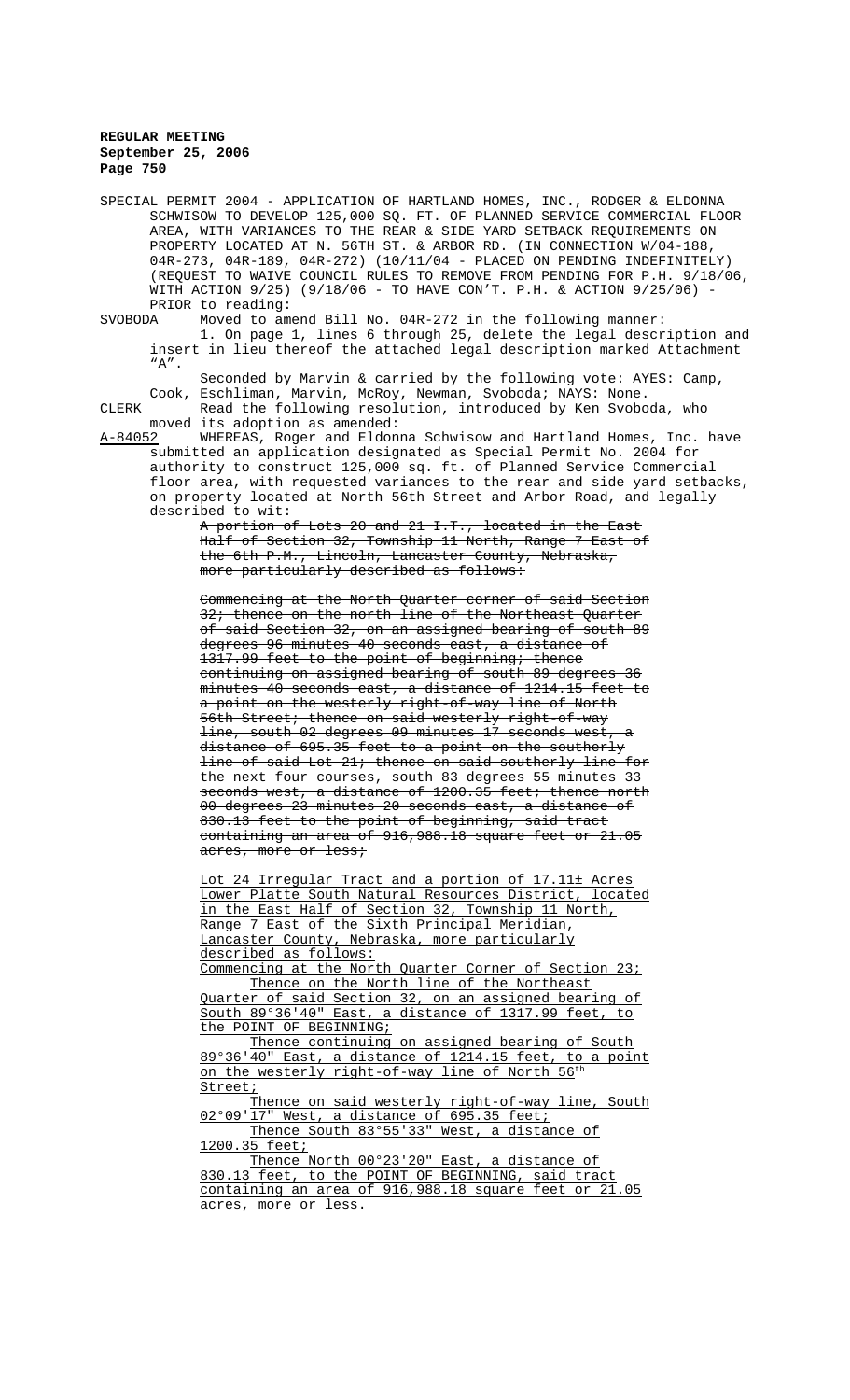WHEREAS, the real property adjacent to the area included within the site plan for this planned service commercial area will not be adversely affected; and

WHEREAS, said site plan together with the terms and conditions hereinafter set forth are consistent with the intent and purpose of Title 27 of the Lincoln Municipal Code to promote the public health, safety, and general welfare.

NOW, THEREFORE, BE IT RESOLVED by the City Council of the City of Lincoln, Nebraska:

That the application of Roger and Eldonna Schwisow and Hartland Homes, Inc., hereinafter referred to as "Permittee", to construct 125,000 sq. ft. of Planned Service Commercial floor area, on the property legally described above, be and the same is hereby granted under the provisions of Section 27.63.470 of the Lincoln Municipal Code upon condition that construction and operation of said commercial floor are be in strict compliance with said application, the site plan, and

the following additional express terms, conditions, and requirements:<br>1. This permit approves 125,000 square feet of floor area an This permit approves 125,000 square feet of floor area and variances to the rear and side yard setback requirements from 50' to 20' and 10' respectively.<br>2. Before real

Before receiving building permits:

- a. The Permittee must submit an acceptable, revised final plan including seven copies.
- b. The construction plans must conform to the approved plans.
- c. Final plats within the area of this Planned Service Commercial area must be approved by the City.

3. Before occupying, all development and construction must be completed in conformance with the approved plans.<br>4. All privately-owned improvements must

All privately-owned improvements must be permanently maintained by the owner or an appropriately established property owners association approved by the City Attorney.

5. The site plan approved by this permit shall be the basis for all interpretations of setbacks, yards, locations of buildings, location of parking and circulation elements, and similar matters.

6. The terms, conditions, and requirements of this resolution shall be binding and obligatory upon the Permittee, and the Permittee's successors, and assigns. The building official shall report violations to the City Council which may revoke the special permit or take such other action as may be necessary to gain compliance.<br>7. The Permittee shall sign and return the

The Permittee shall sign and return the City's letter of acceptance to the City Clerk within 30 days following approval of the special permit, provided, however, said 30-day period may be extended up to six months by administrative amendment. The City Clerk shall file a copy of the resolution approving the special permit and the letter of acceptance with the Register of Deeds, filing fees therefor to be paid in advance by the Permittee.

Introduced by Ken Svoboda Seconded by McRoy & carried by the following vote: AYES: Camp, Cook, Eschliman, McRoy, Newman, Svoboda; NAYS: None; ABSTAINING: Marvin.

#### **PETITIONS AND COMMUNICATIONS**

- SETTING THE HEARING DATE OF MONDAY, OCTOBER 9, 2006 AT 1:30 P.M. FOR THE MANAGER APPLICATION OF RON SNOVER FOR LANCASTER CO. AGRICULTURAL SOCIETY, INC. DBA LANCASTER EVENT CENTER AT 4100 N.  $84^{\text{th}}$  STREET - CLERK read the following resolution, introduced by Jon Camp, who moved its
- adoption:<br><u>A-84053</u> BE BE IT RESOLVED by the City Council, of the City of Lincoln, that a hearing date is hereby set for Mon., October 9, 2006 at 1:30 p.m. or as soon thereafter as possible in the City Council Chambers, County-City Building, 555 S. 10<sup>th</sup> St., Lincoln, NE, for Manager Application of Ron Snover for Lancaster County Agricultural Society, Inc. dba Lancaster Event Center at 4100 N. 84<sup>th</sup> Street.

If the Police Dept. is unable to complete the investigation by said time, a new hearing date will be set.

Introduced by Jon Camp Seconded by Svoboda & carried by the following vote: AYES: Camp, Cook, Eschliman, Marvin, McRoy, Newman, Svoboda; NAYS: None.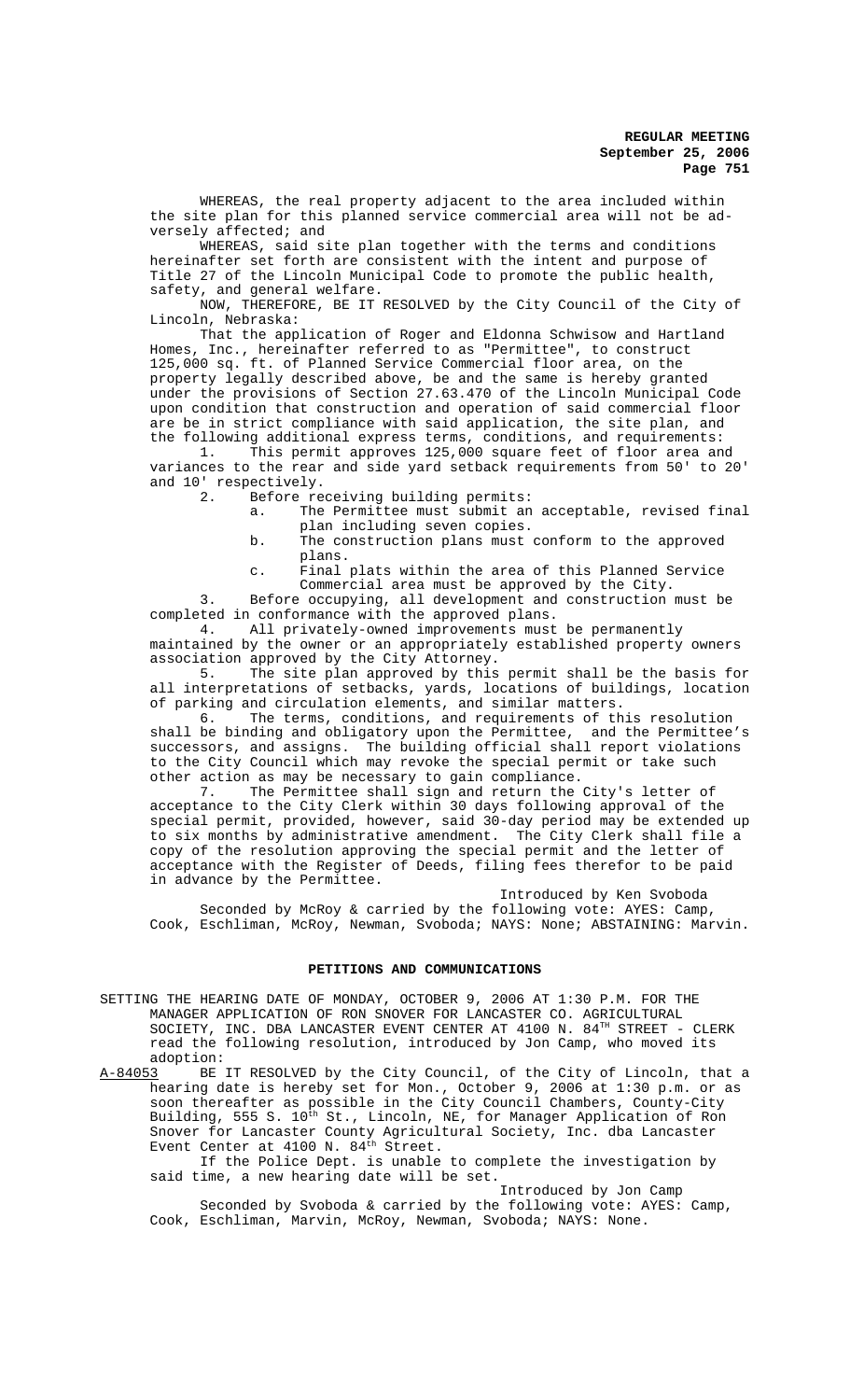SETTING THE HEARING DATE OF MONDAY, OCTOBER 9, 2006 AT 1:30 P.M. FOR THE APPLICATION OF LEAD DOG ENTERTAINMENT, INC. DBA COYOTE WILLY'S FOR A CLASS C LIQUOR LICENSE AT 2137 CORNHUSKER HIGHWAY, STE A - CLERK read the following resolution, introduced by Jon Camp, who moved its adoption:<br>A-84054 BE

BE IT RESOLVED by the City Council, of the City of Lincoln, that a hearing date is hereby set of Mon., October 9, 2006 at 1:30 p.m. or as soon thereafter as possible in the City Council Chambers, County-City Building, 555 S.  $10^{\overline{t}h}$  St., Lincoln, NE, for Application of Lead Dog Entertainment, Inc. dba Coyote Willy's for a Class C liquor license at 2137 Cornhusker Highway, Ste. A.

If the Police Dept. is unable to complete the investigation by said time, a new hearing date will be set.

Introduced by Jon Camp

Seconded by Svoboda & carried by the following vote: AYES: Camp, Cook, Eschliman, Marvin, McRoy, Newman, Svoboda; NAYS: None.

- SETTING THE HEARING DATE OF MONDAY, OCTOBER 9, 2006 AT 1:30 P.M. FOR THE MANAGER APPLICATION OF TROY FLANNIGAN FOR O'FOURTEEN, INC. DBA WOODY'S PUB AT 101 N. 14<sup>TH</sup> STREET, STE. 6 - CLERK read the following resolution, introduced by Jon Camp, who moved its adoption:
- A-84055 BE IT RESOLVED by the City Council, of the City of Lincoln, that a hearing date is hereby set for Mon., October 9, 2006 at 1:30 p.m. or as soon thereafter as possible in the City Council Chambers, County-City Building, 555 S. 10<sup>th</sup> St., Lincoln, NE, for Manager Application of Troy Flannigan for O'Fourteen, Inc. dba Woody's Pub located at 101 N. 14<sup>th</sup> Street, Ste. 6.

If the Police Dept. is unable to complete the investigation by said time, a new hearing date will be set.

Introduced by Jon Camp

Seconded by Svoboda & carried by the following vote: AYES: Camp, Cook, Eschliman, Marvin, McRoy, Newman, Svoboda; NAYS: None.

#### **REPORTS OF CITY OFFICERS**

- CLERK'S LETTER AND MAYOR'S APPROVAL OF ORDINANCES AND RESOLUTIONS PASSED BY COUNCIL ON SEPTEMBER 11, 2006 - CLERK presented said report which was placed on file in the Office of the City Clerk. **(27-1)**
- CLERK'S LETTER AND MAYOR'S APPROVAL OF ORDINANCES AND RESOLUTIONS PASSED BY COUNCIL ON SEPTEMBER 18, 2006 - CLERK presented said report which was placed on file in the Office of the City Clerk. **(27-1)**
- REPORT OF NEBRASKA DEPARTMENT OF ROADS 2007-2012 SURFACE TRANSPORTATION PROGRAM. - CLERK presented said report which was placed on file in the Office of the City Clerk. **(12)**

SETTING THE INTEREST RATE AND LEVYING THE ASSESSMENTS OF SPECIAL ASSESSMENT GROUP II (SIDEWALK DISTRICT NO. 94) FROM THE BOARD OF EQUALIZATION SEPTEMBER 18, 2006 - CLERK read the following resolution, introduced by Jon Camp, who moved its adoption:

A-84056 BE IT RESOLVED by the City Council of the City of Lincoln, Nebraska that:

The special taxes assessed September 11, 2006, to pay the costs of the improvements in Sidewalk District No. 94, except on the following properties:

Eastborough Swimming Pool Assoc. Lots 11, 12 & 13, Eastborough  $2^{\text{nd}}$  Add. Edenton South Homeowners Assoc.<br>Drewel, Kenneth W. & Deborah I. Drewel, Kenneth W. & Deborah I. I.T. 251, NE 1/4 Section 8-10-7

are hereby levied and shall bear interest at 6.05% per annum and that the period of time in which the assessments are to be paid shall be as follows:

Sidewalk Districts - 5 years

Introduced by Jon Camp Seconded by Svoboda & carried by the following vote: AYES: Camp, Cook, Eschliman, Marvin, McRoy, Newman, Svoboda; NAYS: None.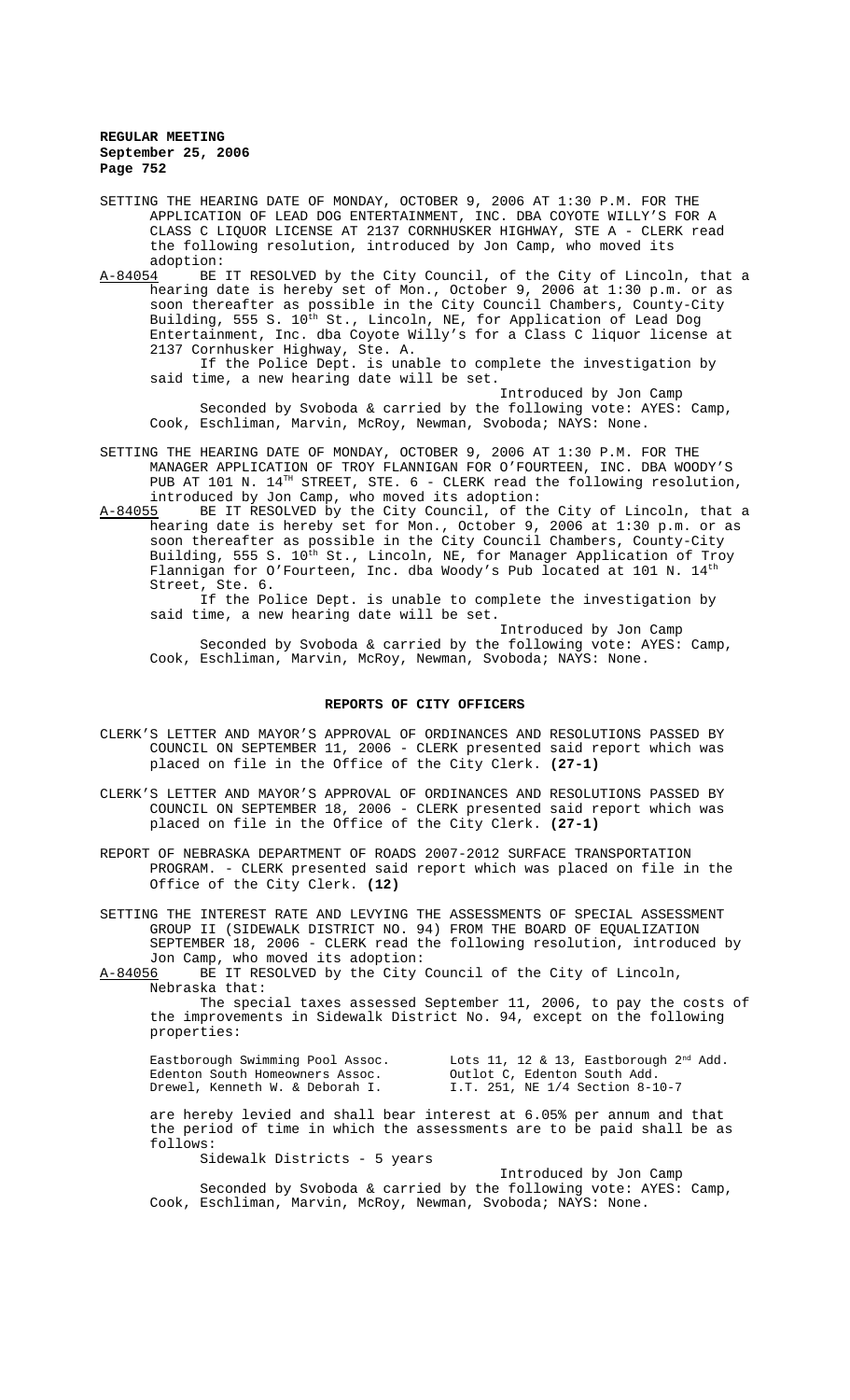# ORDINANCES - 1<sup>st</sup> READING & RELATED RESOLUTIONS

- COMP. PLAN AMENDMENT 06004 AMENDING THE 2025 LINCOLN-LANCASTER COUNTY COMPREHENSIVE PLAN, NORTH 48TH STREET/UNIVERSITY PLACE PLAN TO SHOW A REDEVELOPMENT PROJECT SOUTHWEST OF 51ST AND GARLAND STREETS. (RELATED ITEMS 06R-143, 06-123, 06-171) (ACTION DATE: 10/9/06)
- CHANGE OF ZONE 06035 APPLICATION OF THE DIRECTOR OF PARKS & RECREATION FOR A CHANGE OF ZONE FROM P PUBLIC USE DISTRICT TO O-2 SUBURBAN OFFICE DISTRICT ON PROPERTY GENERALLY LOCATED SOUTHWEST OF 51ST AND GARLAND STREETS. (RELATED ITEMS 06R-143, 06-123, 06-171) - CLERK read an ordinance, introduced by Jon Camp, amending the Lincoln Zoning District Maps attached to and made a part of Title 27 of the Lincoln Municipal Code, as provided by Section 27.05.020 of the Lincoln Municipal Code, by changing the boundaries of the districts established and shown, thereon, the first time.
- APPROVING A GROUND LEASE BETWEEN THE CITY AND THE LINCOLN/LANCASTER COUNTY CHILD ADVOCACY CENTER FOR THE PROPERTY LOCATED AT LOTS 1 THROUGH 12, BLOCK 128, UNIVERSITY PLACE, FOR THE CONSTRUCTION OF A FACILITY TO PROVIDE A SAFE, CHILD-FRIENDLY ENVIRONMENT FOR INTERVIEWS AND MEDICAL EXAMS OF CHILD VICTIMS FOR AN INITIAL 30-YEAR TERM. (RELATED ITEMS 06R-143, 06-123, 06-171) - CLERK read an ordinance, introduced by Jon Camp, accepting and approving a Ground Lease Agreement between the City of Lincoln and the Lincoln/Lancaster County Child Advocacy Center for a lease of property generally located at North 51<sup>st</sup> and Garland Streets for the construction of a facility to provide a safe, child-friendly environment for interviews and medical exams of child victims, the first time.
- APPROVING AN AGREEMENT BETWEEN THE CITY AND AMERICAN LEGION POST #280 FOR THE LEASE OF SPACE BY THE LINCOLN AREA AGENCY ON AGING FOR ITS ACTIVAGE CENTER PROGRAM AT 970 MONROE, BENNET, NE FOR A PERIOD OF SEPTEMBER 1, 2006 THROUGH AUGUST 31, 2007 - CLERK read an ordinance, introduced by Jon Camp, accepting and approving a Lease Agreement between the City of Lincoln and American Legion Post #280 for the lease of office space by the Lincoln Area Agency on Aging for its ActivAge Center program at 970 Monroe, Bennet, NE for a term beginning September 1, 2006 through August 31, 2007, the first time.
- APPROVING AN AGREEMENT BETWEEN THE CITY AND FIRST UNITED METHODIST CHURCH/WAVERLY FOR THE LEASE OF SPACE BY THE LINCOLN AREA AGENCY ON AGING FOR ITS ACTIVAGE CENTER PROGRAM AT 14410 FOLKESTONE STREET, WAVERLY, NE FOR A PERIOD OF SEPTEMBER 1, 2006 THROUGH AUGUST 31, 2007 - CLERK read an ordinance, introduced by Jon Camp, accepting and approving a Lease Agreement between the City of Lincoln and First United Methodist Church/Waverly for the lease of office space by the Lincoln Area Agency on Aging for its ActivAge Center program at 14410 Folkestone Street, Waverly, NE for a term beginning September 1, 2006 through August 31, 2007, the first time.
- CHANGE OF ZONE 06057 APPLICATION OF RESTAURANTS SPACE 1997A, INC. AND DEEJAYS CORPORATION FOR A CHANGE OF ZONE FROM B-1 LOCAL BUSINESS DISTRICT TO B-2 PLANNED NEIGHBORHOOD BUSINESS DISTRICT ON PROPERTY GENERALLY LOCATED NORTHEAST OF THE INTERSECTION OF SOUTH 48TH STREET AND VAN DORN STREET. (RELATED ITEMS: 06-173, 06R-191) - CLERK read an ordinance, introduced by Jon Camp, amending the Lincoln Zoning District Maps attached to and made a part of Title 27 of the Lincoln Municipal Code, as provided by Section 27.05.020 of the Lincoln Municipal Code, by changing the boundaries of the districts established and shown thereon, the first time.
- PRE-EXISTING USE PERMIT 8F APPLICATION OF RESTAURANTS SPACE 1997A, INC. AND DEEJAYS CORPORATION, TO EXPAND THE PRE-EXISTING USE PERMIT, INCLUDING REQUESTS TO ADJUST THE PARKING FROM ONE SPACE PER 100 SQUARE FEET OF FLOOR ARE TO ONE SPACE PER 150 SQUARE FEET OF FLOOR AREA AND TO ADJUST THE FRONT YARD SETBACK FROM 20 FEET TO 6 FEET FOR PARKING, ON PROPERTY GENERALLY LOCATED NORTHEAST OF THE INTERSECTION OF VAN DORN STREET AND SOUTH 48TH STREET. (RELATED ITEMS: 06-173, 06R-191) (ACTION DATE: 10/9/06)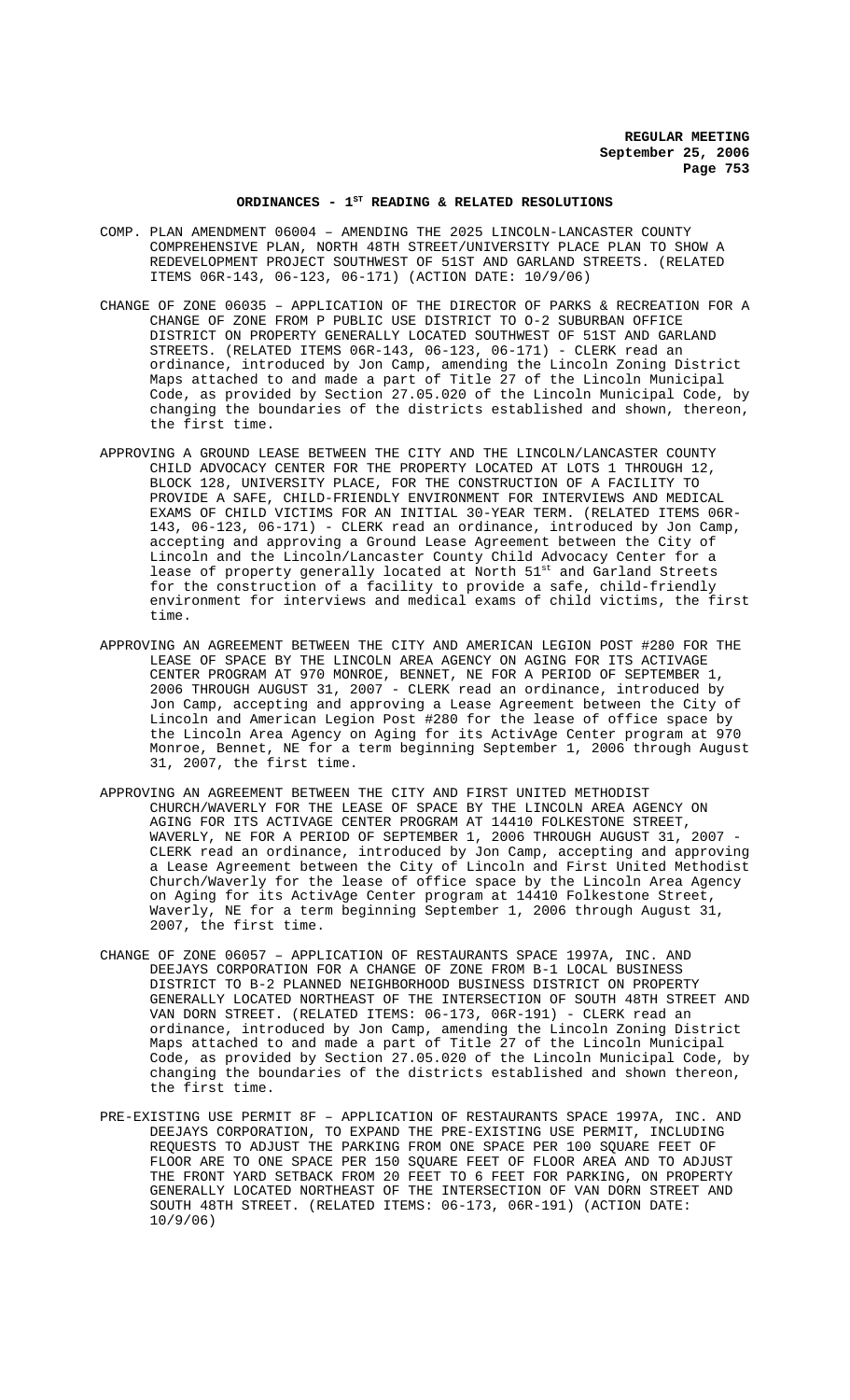- CHANGE OF ZONE 06056 AMENDING SECTION 27.67.020 OF THE LINCOLN MUNICIPAL CODE, PARKING MATRIX, TO CHANGE THE OFF-STREET PARKING REQUIREMENT IN THE H-2 HIGHWAY BUSINESS AND H-3 HIGHWAY COMMERCIAL ZONING DISTRICTS FROM ONE PARKING SPACE PER 200 SQUARE FEET OF FLOOR AREA TO ONE PARKING SPACE PER 300 SQUARE FEET OF FLOOR AREA - CLERK read an ordinance, introduced by Jon Camp, amending Section 27.67.020 of the Lincoln Municipal Code to amend Figure 27.67.020, Parking Matrix, to change the off-street parking requirement in the H-2 Highway Business and H-3 Highway Commercial zoning districts from one parking space per 200 square feet of floor space (1/200) to one parking space per 300 square feet of floor area (1/300); and repealing Section 27.67.020 of the Lincoln Municipal Code as hitherto existing, the first time.
- CHANGE OF ZONE 06054 AMENDING SECTIONS 27.13.080, 27.15.080, 27.17.080, 27.19.080, 27.21.080, 27.23.080 AND 27.24.080 OF THE LINCOLN MUNICIPAL CODE RELATING TO THE R-1, R-2, R-3, R-4, R-5, R-6, R-7, AND R-8 ZONING DISTRICTS TO PROVIDE PROVISIONS REGARDING THE USE OF VACANT AND OCCUPIED LOTS WHICH HAVE LESS AREA OR WIDTH OR BOTH LESS AREA AND WIDTH THAN REQUIRED BY SAID DISTRICT REGULATIONS; AMENDING SECTION 27.61.090 TO LIMIT THE NUMBER OF DWELLING UNITS IN A NONSTANDARD MULTIPLE DWELLING WHICH IS ENLARGED, EXTENDED OR RECONSTRUCTED, AND AMENDING THE STATEMENT OF INTENT IN CHAPTERS 27.21, 27.23, AND 27.24 TO DELETE BOARDING AND LODGING HOUSES WHICH ARE NO LONGER PERMITTED USES IN THOSE DISTRICTS - CLERK read an ordinance, introduced by Jon Camp, amending Title 27 of the Lincoln Municipal Code relating to Zoning by amending Sections 27.11.080, 27.13.080, 27.15.080, 27.17.080, 27.19.080, 27.21.080, 27.23.080 and 27.24.080 relating to the R-1, R-2, R-3, R-4, R-5, R-6, R-7, and R-8 zoning districts, respectively, to provide provisions regarding the use of vacant and occupied lots which have less area or width or both less area and width than required by said district regulations; amending Section 27.61.090 to limit the number of dwelling units in a nonstandard multiple dwelling which is enlarged, extended or reconstructed; repealing Sections 27.11.080, 27.13.080, 27.15.080, 27.17.080, 27.19.080, 27.21.080, 27.23.080, 27.24.080 and 27.61.090 of the Lincoln Municipal Code as hitherto existing; and amending the introductory statement of intent in Chapters 27.21, 27.23, and 27.24 to delete boarding and lodging houses which are no longer permitted in the R-6, R-7, and R-8 districts, respectively, the first time.
- CHANGE OF ZONE 06045 APPLICATION OF THE WITHERBEE NEIGHBORHOOD ASSOCIATION FOR A CHANGE OF ZONE FROM R-4 RESIDENTIAL TO R-2 RESIDENTIAL ON APPROXIMATELY 48 BLOCKS GENERALLY BETWEEN 33RD AND 48TH STREETS FROM O STREET TO RANDOLPH STREET, FROM B-1 LOCAL BUSINESS TO R-2 RESIDENTIAL AT 48TH AND RANDOLPH STREETS, AND FROM O-2 SUBURBAN OFFICE TO R-2 RESIDENTIAL FOR CALVARY CEMETERY AT 40TH AND O STREET - CLERK read an ordinance, introduced by Jon Camp, amending the Lincoln Zoning District Maps attached to and made a part of Title 27 of the Lincoln Municipal Code, as provided by Section 27.05.020 of the Lincoln Municipal Code, by changing the boundaries of the districts established and shown thereon, the first time.
- CHANGE OF ZONE 06052 AMENDING SECTION 27.65.020 OF THE LINCOLN MUNICIPAL CODE TO ADJUST THE MINIMUM COVERAGE AREA AND BONUS FOR AN AGRICULTURAL DISTRICT COMMUNITY UNIT PLAN, UTILIZING A COMMUNITY WASTEWATER SYSTEM IN THE BUILD-THROUGH AREA - CLERK read an ordinance, introduced by Jon Camp, amending Sections 27.65.020 and 27.65.075 of the Lincoln Municipal Code to allow the same "bonus" provision to be taken for acreage developments with community sewer systems regardless of lot size and to clarify the number of future lots shown for buildthrough, which would vary with the average site of the initial lots; and repealing Sections 27.65.020 and 27.65.075 of the Lincoln Municipal Code as hitherto existing, the first time.

#### ORDINANCES - 3<sup>RD</sup> READING & RELATED RESOLUTIONS (as required)

AMENDING CHAPTER 2.76 OF THE LINCOLN MUNICIPAL CODE TO INCREASE LONGEVITY PAY FOR EMPLOYEES WITH A PAY RANGE PREFIXED BY "X" AND FOR PART-TIME NAGE EMPLOYEES AND TO ALLOW FOR ACCRUALS OF 80 HOURS OVER THEIR ANNUAL MAXIMUM VACATION ACCRUAL FOR EMPLOYEES IN A PAY RANGE PREFIXED BY "X" - Clerk read an ordinance, introduced by Annette McRoy, amending Chapter 2.76 of the Lincoln Municipal Code, the Personnel System, by amending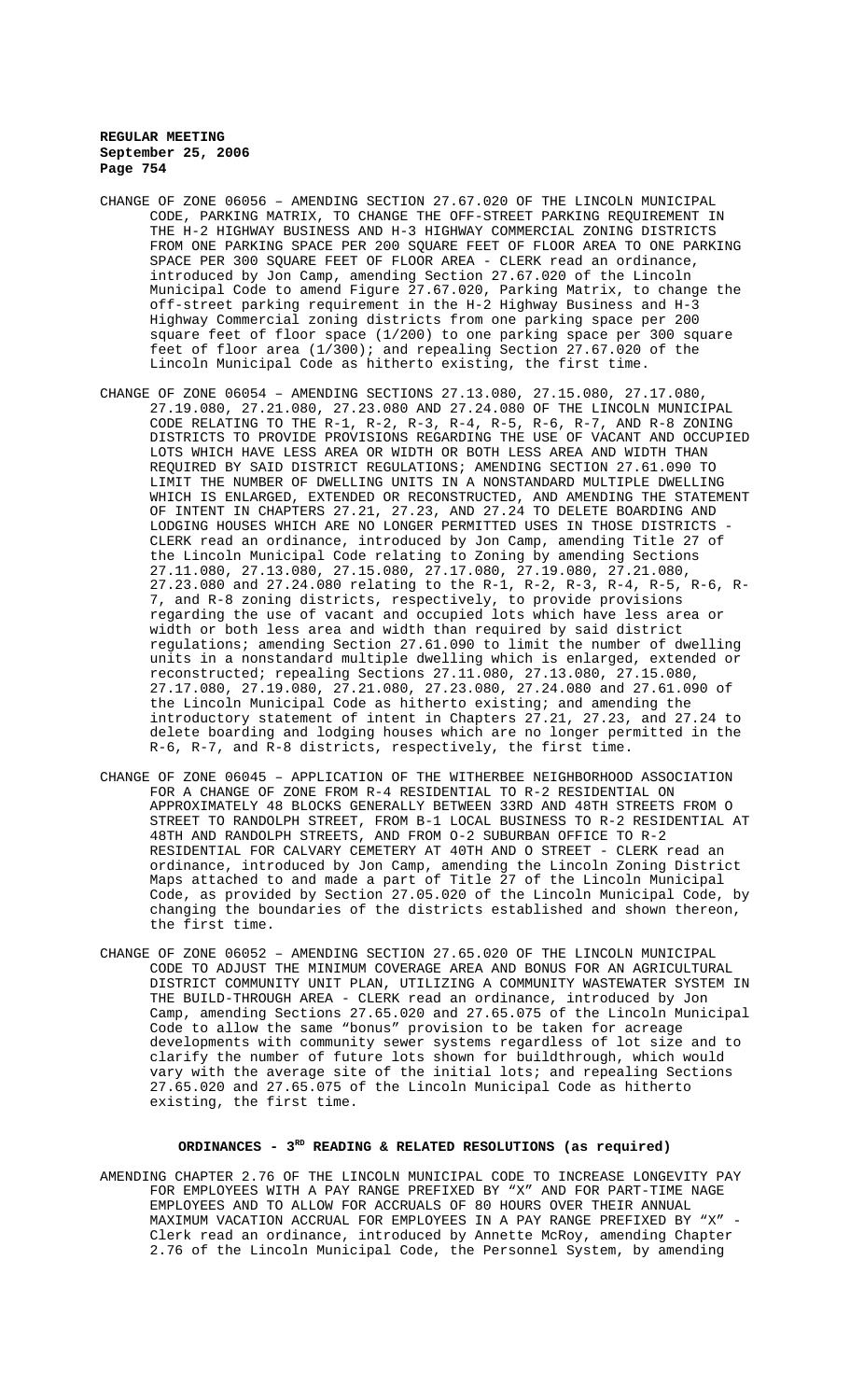Section 2.76.155 relating to longevity to increase the longevity pay for employees with a pay range prefixed by "X" and for part-time NAGE employees; amending Section 2.76.395 relating to vacation leave with pay to allow for accruals of 80 hours over their annual maximum vacation accrual for employees in a pay range prefixed by "X"; and repealing Sections 2.76.155 and 2.76.395 of the Lincoln Municipal Code as hitherto existing, the third time.

MCROY Moved to pass the ordinance as read.

Seconded by Svoboda & carried by the following vote: AYES: Camp, Cook, Eschliman, Marvin, McRoy, Newman, Svoboda; NAYS: None. The ordinance, being numbered **#18808**, is recorded in Ordinance Book #25, Page

STREET VACATION 06001 – VACATING N.W. 6TH STREET AND N.W. 7TH STREET FROM THE SOUTH RIGHT-OF-WAY LINE OF BLUE SAGE BOULEVARD TO 50 FEET SOUTH OF THE SOUTH RIGHT-OF-WAY OF FALLBROOK BOULEVARD, AND TO VACATE FALLBROOK BOULEVARD FROM 175 FEET EAST OF TALLGRASS PARKWAY ROUNDABOUT TO 50 FEET WEST OF STONEBROOK PARKWAY ROUNDABOUT - CLERK read an ordinance, introduced by Annette McRoy, vacating N.W.  $6^{\text{th}}$  Street and N.W.  $7^{\text{th}}$  Street from the south right-of-way line of Blue Sage Boulevard to 50 feet south of the south right-of-way line of Fallbrook Boulevard, and Fallbrook Boulevard from 175 feet east of Tallgrass Parkway roundabout to 50 feet west of Stonebrook Parkway roundabout, and retaining title thereto in the City of Lincoln, Lancaster County, Nebraska, the third time. MCROY Moved to pass the ordinance as read.

Seconded by Svoboda & carried by the following vote: AYES: Camp, Cook, Eschliman, Marvin, McRoy, Newman, Svoboda; NAYS: None.

The ordinance, being numbered **#18809**, is recorded in Ordinance Book #25, Page

ANNEXATION 06011 HARTLAND'S CARDINAL HEIGHTS 2ND - AMENDING THE LINCOLN CORPORATE LIMITS MAP BY ANNEXING APPROXIMATELY 22 ACRES OF PROPERTY GENERALLY LOCATED SOUTHWEST OF THE INTERSECTION OF N.W. 56TH STREET AND W. ADAMS STREET. (RELATED ITEMS: 06-158, 06-159, 06R-185) - CLERK read an ordinance, introduced by Annette McRoy, annexing and including the below described land as part of the City of Lincoln, Nebraska and amending the Corporate Limits Map attached to and made a part of Ordinance No. 18208, to reflect the extension of the corporate limits boundary of the City of Lincoln, Nebraska established and shown thereon, the third time.

MCROY Moved to pass the ordinance as read.

Seconded by Eschliman & carried by the following vote: AYES: Camp, Cook, Eschliman, Marvin, McRoy, Newman, Svoboda; NAYS: None. The ordinance, being numbered **#18810**, is recorded in Ordinance Book #25, Page

COZ 06046 - APPLICATION OF HARTLAND HOMES, INC. FOR A CHANGE OF ZONE FROM AG AGRICULTURAL DISTRICT TO R-3 RESIDENTIAL DISTRICT ON PROPERTY GENERALLY LOCATED SOUTHWEST OF THE INTERSECTION OF N.W. 56TH STREET AND W. ADAMS STREET. (RELATED ITEMS: 06-158, 06-159, 06R-185) - CLERK read an ordinance, introduced by Annette McRoy, amending the Lincoln Zoning District Maps attached to and made a part of Title 27 of the Lincoln Municipal Code, as provided by Section 27.05.020 of the Lincoln Municipal Code, by changing the boundaries of the districts established

and shown thereon, the third time. MCROY Moved to pass the ordinance as read.

Seconded by Svoboda & carried by the following vote: AYES: Camp, Cook, Eschliman, Marvin, McRoy, Newman, Svoboda; NAYS: None. The ordinance, being numbered **#18811**, is recorded in Ordinance Book #25, Page

- APPEAL OF HARTLAND HOMES INC. FROM THE CONDITIONS OF THE PLANNING COMMISSION APPROVAL OF SPECIAL PERMIT 2045A, FOR THE DEVELOPMENT OF HARTLAND'S CARDINAL HEIGHTS 2ND ADDITION COMMUNITY UNIT PLAN ON PROPERTY GENERALLY LOCATED AT N.W. 56TH STREET AND PARTRIDGE LANE. (RELATED ITEMS: 06-158, 06-159, 06R-185) (ACTION DATE: 9/25/06) - PRIOR to reading:<br>MARVIN Moved to amend Bill No. 06R-185 in the following manne
- Moved to amend Bill No. 06R-185 in the following manner: 1. On page 6, line 30, after the word "elevation" delete the rest of that sentence and insert in lieu thereof the following: within 50 feet of the front lot line is 1284. Seconded by Svoboda & carried by the following vote: AYES: Camp,

Cook, Eschliman, Marvin, McRoy, Newman, Svoboda; NAYS: None. CLERK Read the following resolution, introduced by Annette McRoy, who moved its adoption as amended: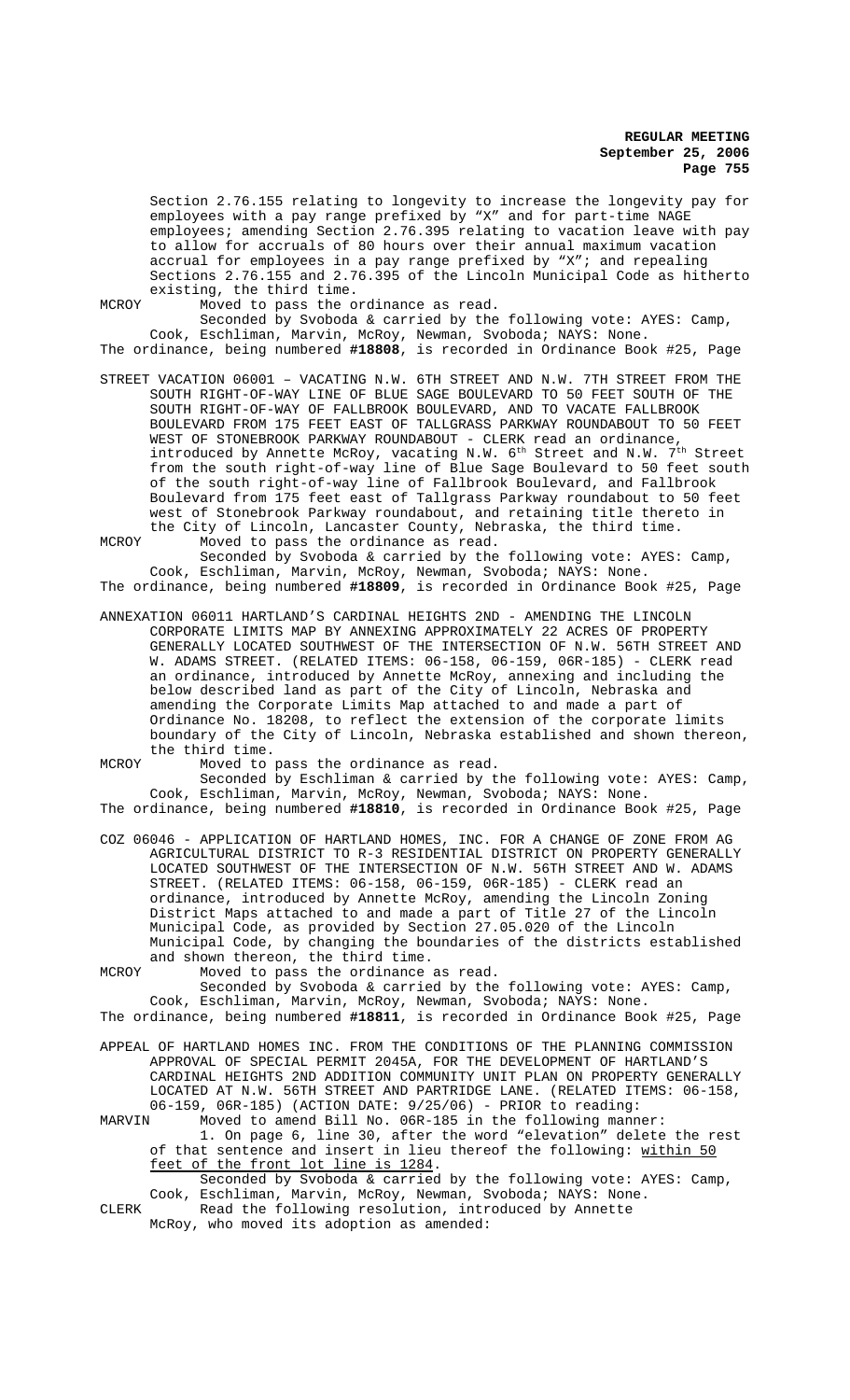A-84057 WHEREAS, Hartland Homes, Inc. has submitted an application designated as Special Permit No. 2045A for authority to amend Hartland's Cardinal Heights 2nd Addition Community Unit Plan to expand the boundary of the CUP by approximately 12 acres and to increase the density from 56 dwelling units to 113, together with requested waivers of requirements in the Zoning Code, Land Subdivision Ordinance and Design Standards to allow the transfer of sanitary sewer from one drainage basin to another, to allow running sanitary sewer opposite street grades, to allow lot depth to width ratio to exceed 3:1 for Lots 2-27, Block 1, to allow lots with less than the minimum required lot width, and to allow lots with less than the minimum required area, on property generally located at N.W. 56th Street and Partridge Lane and legally described as: Lots 1 through 18, Block 1; Lot 1, Block 2; Lots 1 through 17, Block 3; Lots 1 through 13, Block 4; Lots 1 through 6, Block 5; Lot 1, Block 6; Outlots A, B and C, Hartland's Cardinal Heights 7th Addition; a portion of Lot 23 I.T., located in the Southeast Quarter of Section 13, Township 10 North, Range 5 East; Lancaster County, Nebraska; more particularly described as: A part of the North Half of the Southeast Quarter of Section 13, Township 10 North, Range 5 East of the 6th P.M., Lancaster County, Nebraska, more particularly described as follows: Beginning at the southeast corner of said North Half and extending thence north 00 degrees 00 minutes 00 seconds east, 1320.16 feet to the East Quarter corner of said Section 13; thence south 89 degrees 56 minutes 40 seconds west, 1090.71 feet; thence 00 degrees 00 minutes 00 seconds west, 555.12 feet; thence north 00 degrees 00 minutes 00 seconds east, 16.40 feet; thence south 00 degrees 00 minutes 00 seconds west, 190.00 feet; thence north 00 degrees 00 minutes 00 seconds east, 6.34 feet; thence south 00 degrees 00 minutes 17 seconds east, 574.07 feet; thence north 89 degrees 59 minutes 43 seconds east, 1080.59 feet to the point of beginning, containing 32.84 acres, more or less;

WHEREAS, the Lincoln City-Lancaster County Planning Commission has held a public hearing on said application; and

WHEREAS, the community as a whole, the surrounding neighborhood, and the real property adjacent to the area included within the site plan for this amendment to the community unit plan will not be adversely affected by granting such a permit; and

WHEREAS, said site plan together with the terms and conditions hereinafter set forth are consistent with the comprehensive plan of the City of Lincoln and with the intent and purpose of Title 27 of the Lincoln Municipal Code to promote the public health, safety, and general welfare.

NOW, THEREFORE, BE IT RESOLVED by the City Council of the City of Lincoln, Nebraska:

That the application of Hartland Homes, Inc., hereinafter referred to as "Permittee", to amend Cardinal Heights 2nd Addition Community Unit Plan to expand the boundary of the CUP by approximately 12 acres and to increase the density from 56 dwelling units to 113, together with waivers of requirements in the Zoning Code, Land Subdivision Ordinance and Design Standards to allow the transfer of sanitary sewer from one drainage basin to another, to allow running sanitary sewer opposite street grades, to allow lot depth to width ratio to exceed 3:1 for Lots 2-27, Block 1, to allow lots with less than the minimum required lot width, and to allow lots with less than the minimum required area, be and the same is hereby granted under the provisions of Section 27.63.320 and Chapter 27.65 of the Lincoln Municipal Code upon condition that construction of said community unit plan be in strict compliance with said application, the site plan, and the following additional express terms, conditions, and requirements:

1. This approval permits 113 dwelling units and grants the following:

- a. A waiver of the Sanitary Sewer Design Standards § 2.1 to allow the transfer of sanitary sewer from one drainage basin to another.
- b. A waiver of the Sanitary Sewer Design Standards § 3.6 to allow running sanitary sewer opposite street grades.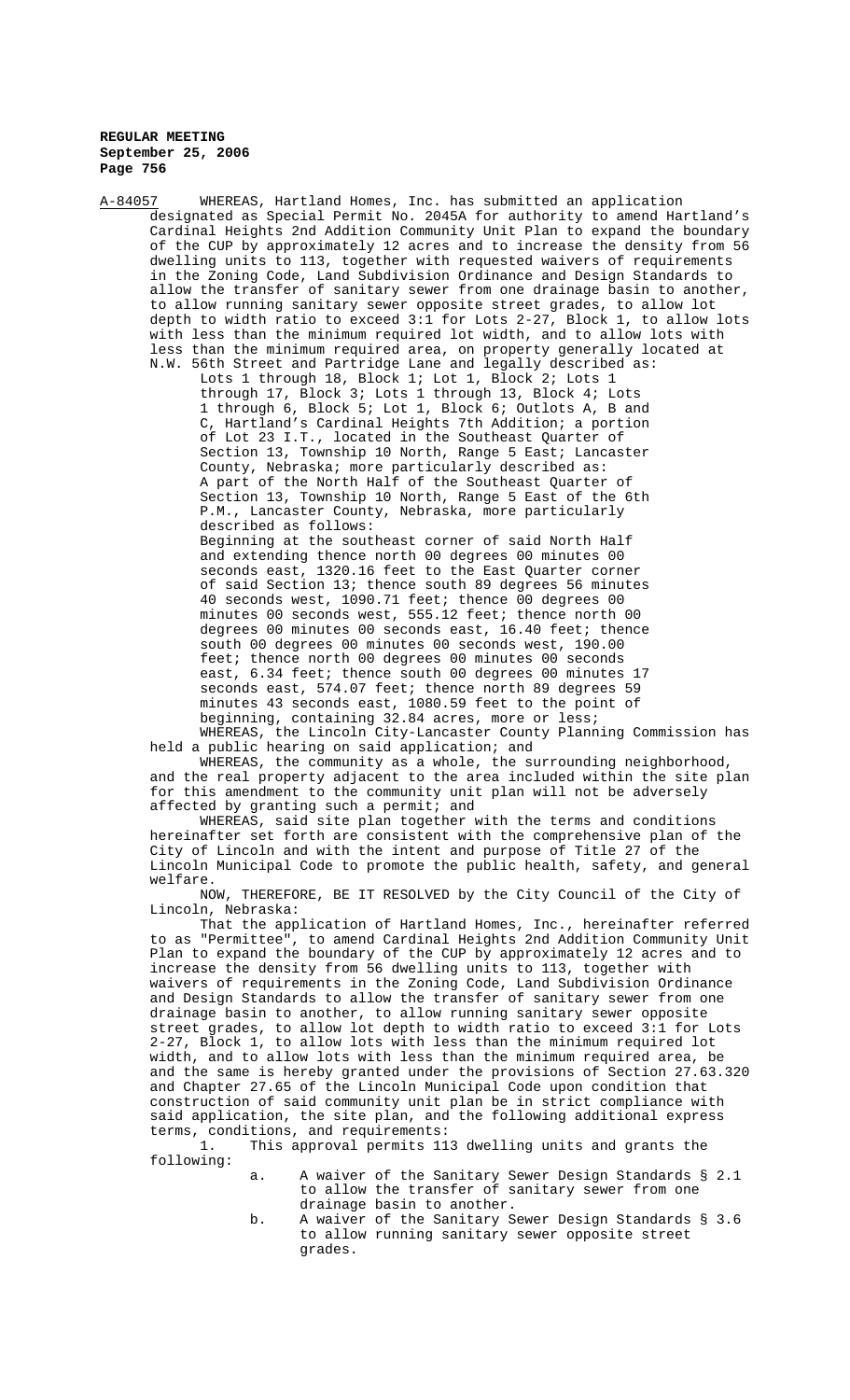- c. A waiver of Lincoln Municipal Code § 26.23.140 to allow lot depth to width ratio to exceed 3:1 for Lots 2-27, Block 1.
- d. A waiver of Lincoln Municipal Code § 27.15.080 to allow lots with less than the minimum required lot width.
- e. A waiver of Lincoln Municipal Code § 27.15.080 to allow lots with less than the minimum required area.

2. The City Council must approved the associated requests as follows:

a. Change of Zone 06046.

b. Annexation 06011.

3. Final plats within the area of this CUP must be approved by the City.

If any final plat on all or a portion of the approved community unit plan is submitted five (5) years or more after the approval of the community unit plan, the city may require that a new community unit plan be submitted, pursuant to all the provisions of section  $26.31.015.$  A new community unit plan may be required if the subdivision ordinance, the design standards, or the required improvements have been amended by the city; and as a result, the community unit plan as originally approved does not comply with the amended rules and regulations.

Before the approval of a final plat, the public streets, sidewalks, public sanitary sewer system, public water system, drainage facilities, land preparation and grading, sediment and erosions control measures, storm water detention/retention facilities, drainageway improvements, street lights, landscaping screens, street trees, temporary turnaround and barricades, and street name signs, must be completed or provisions (bond, escrow or security agreement) to guarantee completion must be approved by the City Law Department. The improvements must be completed in conformance with adopted design standards and within the time period specified in the Land Subdivision Ordinance.<br> $\frac{4}{1}$ .

Before the approval of a final plat, the Permittee must enter into an Agreement with the City wherein Permittee as Subdivider agrees:

- a. To complete the street paving of public streets*,* and temporary turnarounds and barricades located at the temporary dead-end of the streets shown on the final plat within two (2) years following the approval of the final plat.
- b. To complete the installation of sidewalks along both sides of the streets as shown on the final plat within four (4) years following the approval of the final plat.
- c. To complete the public water distribution system to serve this plat within two (2) years following the approval of the final plat.
- d. To complete the public wastewater collection system to serve this plat within two (2) years following the approval of the final plat.
- e. To complete the enclosed public drainage facilities shown on the approved drainage study to serve this plat within two (2) years following the approval of the final plat.
- f. To complete land preparation including storm water detention/retention facilities and open drainageway improvements to serve this plat prior to the installation of utilities and improvements but not more than two (2) years following the approval of the final plat
- g. To complete the installation of public street lights along streets within this plat within two (2) years following the approval of the final plat.
- h. To complete the planting of the street trees along streets within this plat within four (4) years following the approval of the final plat.
- i. To complete the planting of the landscape screen within this plat within two (2) years following the approval of the final plat.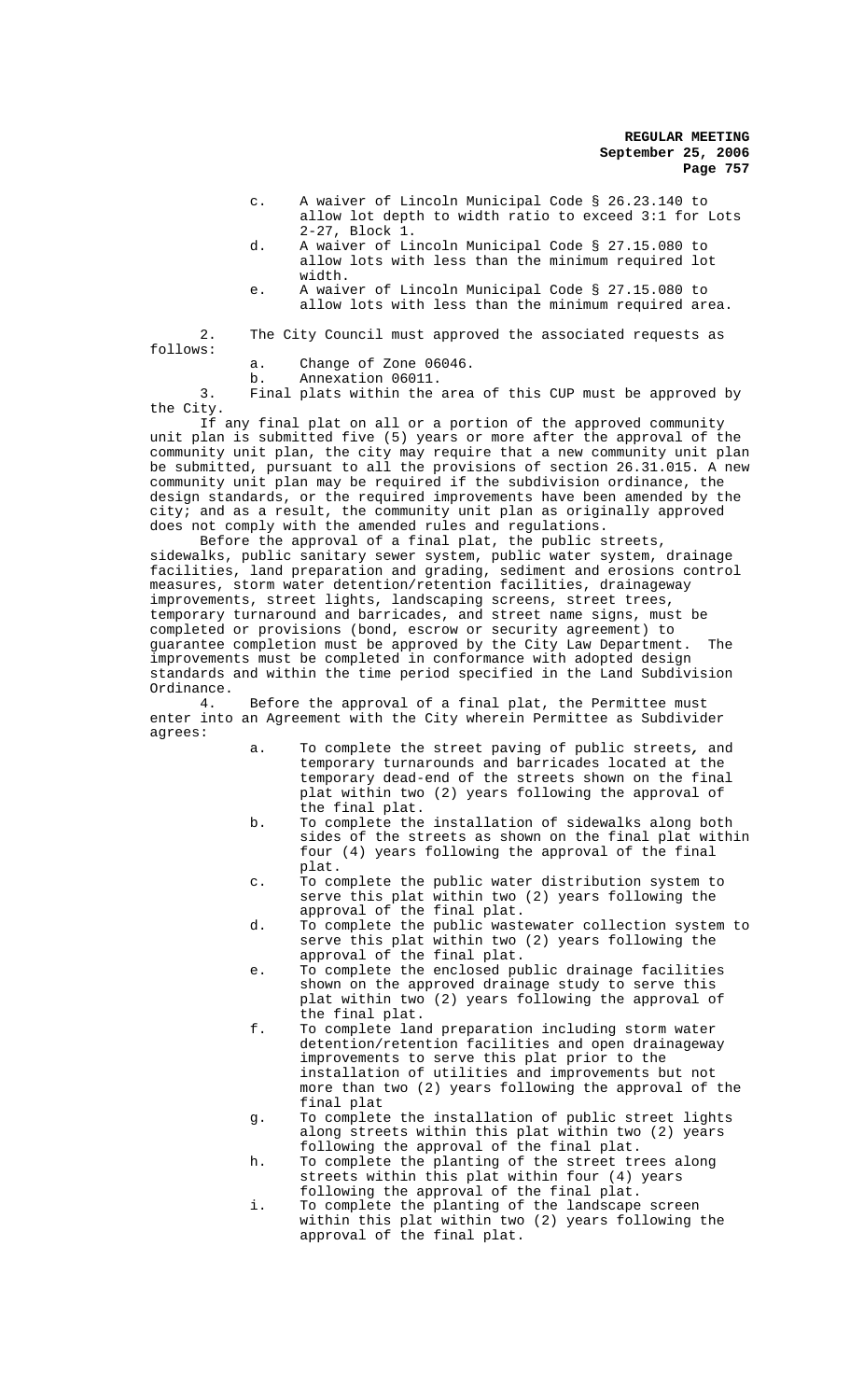- j. To complete the installation of the street name signs within two (2) years following the approval of the final plat.
- k. To complete the installation of the permanent markers prior to construction on or conveyance of any lot in the plat.
- l. To complete any other public or private improvement or facility required by Chapter 26.23 (Development Standards) of the Land Subdivision Ordinance in a timely manner which inadvertently may have been omitted from the above list of required improvements.
- m. To complete the public and private improvements shown on the Community Unit Plan.
- n. To submit to the Director of Public Works a plan showing proposed measures to control sedimentation and erosion and the proposed method to temporarily stabilize all graded land for approval.
- o. To retain ownership of and the right of entry to the outlots in order to perform the above-described maintenance of the outlots and private improvements on a permanent and continuous basis. However, Subdivider may be relieved and discharged of such maintenance obligations upon creating in writing a permanent and continuous association of property owners who would be responsible for said permanent and continuous maintenance subject to the following conditions:
	- (1) Subdivider shall not be relieved of Subdivider's maintenance obligation for each specific private improvement until a register professional engineer or nurseryman who supervised the installation of said private improvement has certified to the City that the improvement has been installed in accordance with approved plans.
	- (2) The maintenance agreements are incorporated into covenants and restrictions in deeds to the subdivided property and the documents creating the association and the restrictive covenants have been reviewed and approved by the City Attorney and filed of record with the Register of Deeds.
- p. To maintain the outlots and private improvements on a permanent and continuous basis.
- q. To properly and continuously maintain and supervise the private facilities which have common use or benefit, and to recognize that there may be additional maintenance issues or costs associated with providing for the proper functioning of storm water detention/retention facilities as they were designed and constructed within the development, and that these are the responsibility of the land owner
- r. To submit to the lot buyers and home builders a copy of the soil analysis.
- s. To comply with the provisions of the Land Preparation and Grading requirements of the Land Subdivision Ordinance.
- t. To protect the trees that are indicated to remain during construction and development
- u. To relinquish the right of direct vehicular access from Lots  $1-27$ , Block 1 and Lot 1, Block 2 to NW  $56^{\text{th}}$ St.
- v. To inform all prospective purchasers and users that the land is located within the Airport Environs Noise District, that the land is subject to an avigation and noise easement granted to Lincoln Airport Authority, and that the land is potentially subject to aircraft noise levels which may affect users of the property and interfere with its use.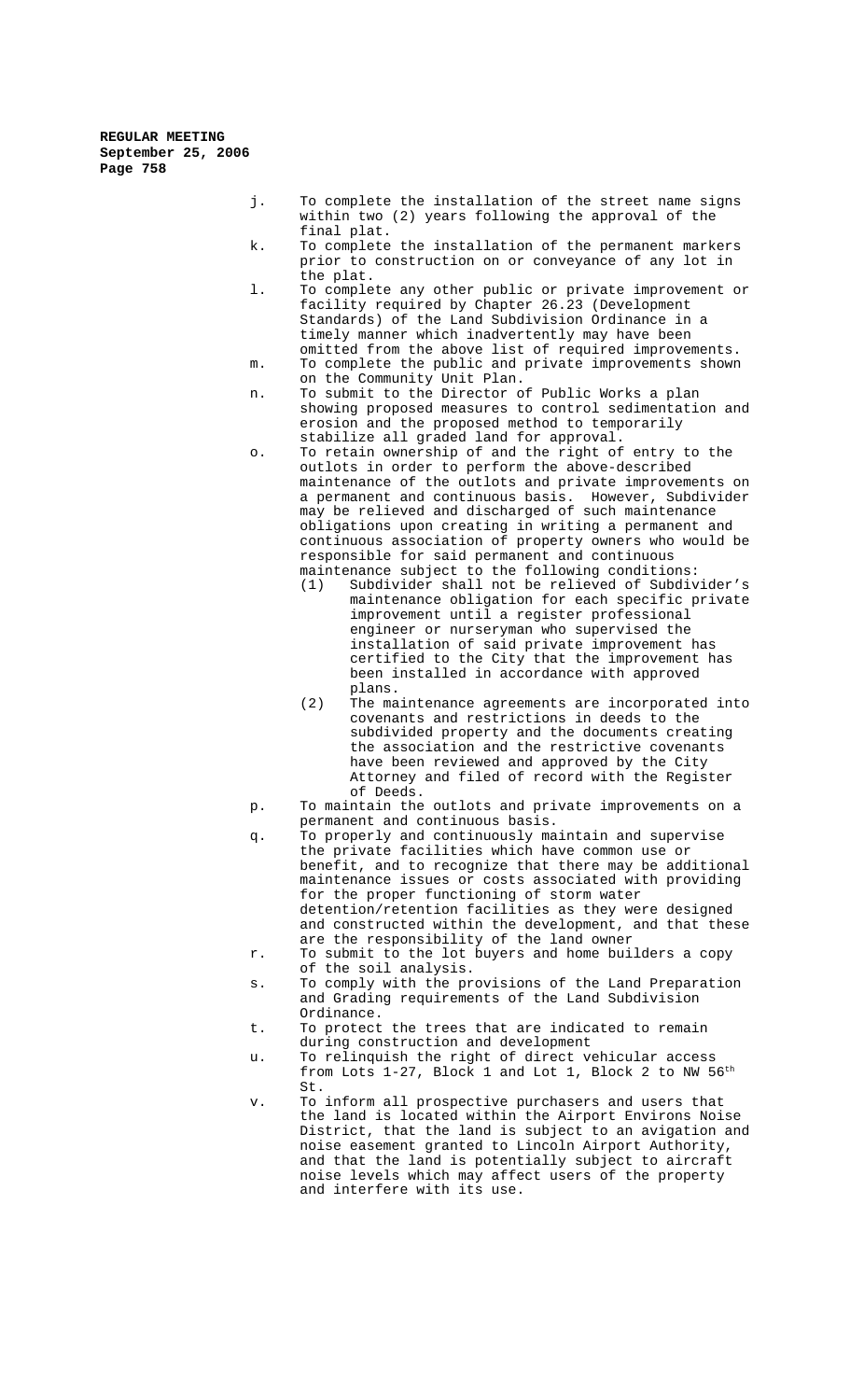5. Before a final plat is approved:

- a. The permittee shall submit a revised site plan including 5 copies showing the following revisions to the Planning Department office for review and approval.<br>i. Cha
	- Change Cardinal Heights Lane to W. Redberry Lane on Sheets 3-5.
	- ii. Change Cardinal Heights Cir. to NW 58<sup>th</sup> Cir. on sheets 3-5.
	- iii. Add "West" to Thatcher Lane on sheets 1-2.
	- iv. Add utility easements as required by LES memo of July 20, 2006.
	- v. Delete the City Council approval block.<br>vi. Delete waiver #1. A waiver to the preli
	- Delete waiver #1. A waiver to the preliminary plat is not required.
	- vii. Delete the R-3 zoning line and the note referencing the R-3 line on sheet 1.
	- viii. Add the following note: This area is located within the Airport Environs Noise District and is subject to an avigation and noise easement granted to Lincoln Airport Authority, and that the land is potentially subject to aircraft noise levels which may affect users of the property and interfere with its use.
	- ix. Add a note relinquishing direct vehicular access to NW  $56<sup>th</sup>$  St.
	- x. The future street layout to the west will result in a block length that exceeds the maximum length. To lessen the block length show a future street to the west off of the future street.
	- xi. Revise the grading plan so the maximum elevation of the main floor of a building is at or below elevation 1280 within 50 feet of the front lot line is 1284.
	- xii. Revise the utility plan to show the sanitary sewer for lots along W. Partridge flowing east to NW 58<sup>th</sup> St., or add a note stating that Lots 7-9, Blk 5 and Lots 2 & 3, Blk 6 shall not be final platted until they can be served with sanitary sewer from the south.
	- xiii. Remove the sanitary sewer mains from the future development area.
	- xiv. Make corrections to the satisfaction of Public Works and Utilities Department memo of August 1, 2006.
	- xv. Provide documentation from the Register of Deeds that the letter of acceptance as required by the approval of the special permit has been recorded.
- b. Ornamental street lights for private roadways and
	- pedestrian way easements are approved by L.E.S.
- c. The construction plans comply with the approved plans. d. Grant an avigation and noise easement to the Lincoln
	- Airport Authority on all or that part of the land

located within the Airport Environs Noise District. 6. Before occupying the dwelling units all development and

construction is to comply with the approved plans. 7. All privately-owned improvements, including landscaping and recreational facilities, are to be permanently maintained by the Subdivider or an appropriately established homeowners association

approved by the City.<br>8. The site The site plan approved by this permit shall be the basis for all interpretations of setbacks, yards, locations of buildings, location of parking and circulation elements, and similar matters.

9. The terms, conditions, and requirements of this Resolution shall be binding and obligatory on Permittee and its successors and assigns.<br>10.

The Permittee shall sign and return the letter of acceptance to the City Clerk within 60 days following the approval of the special permit, provided, however, said 60-day period may be extended up to six months by administrative amendment. The City Clerk shall file a copy of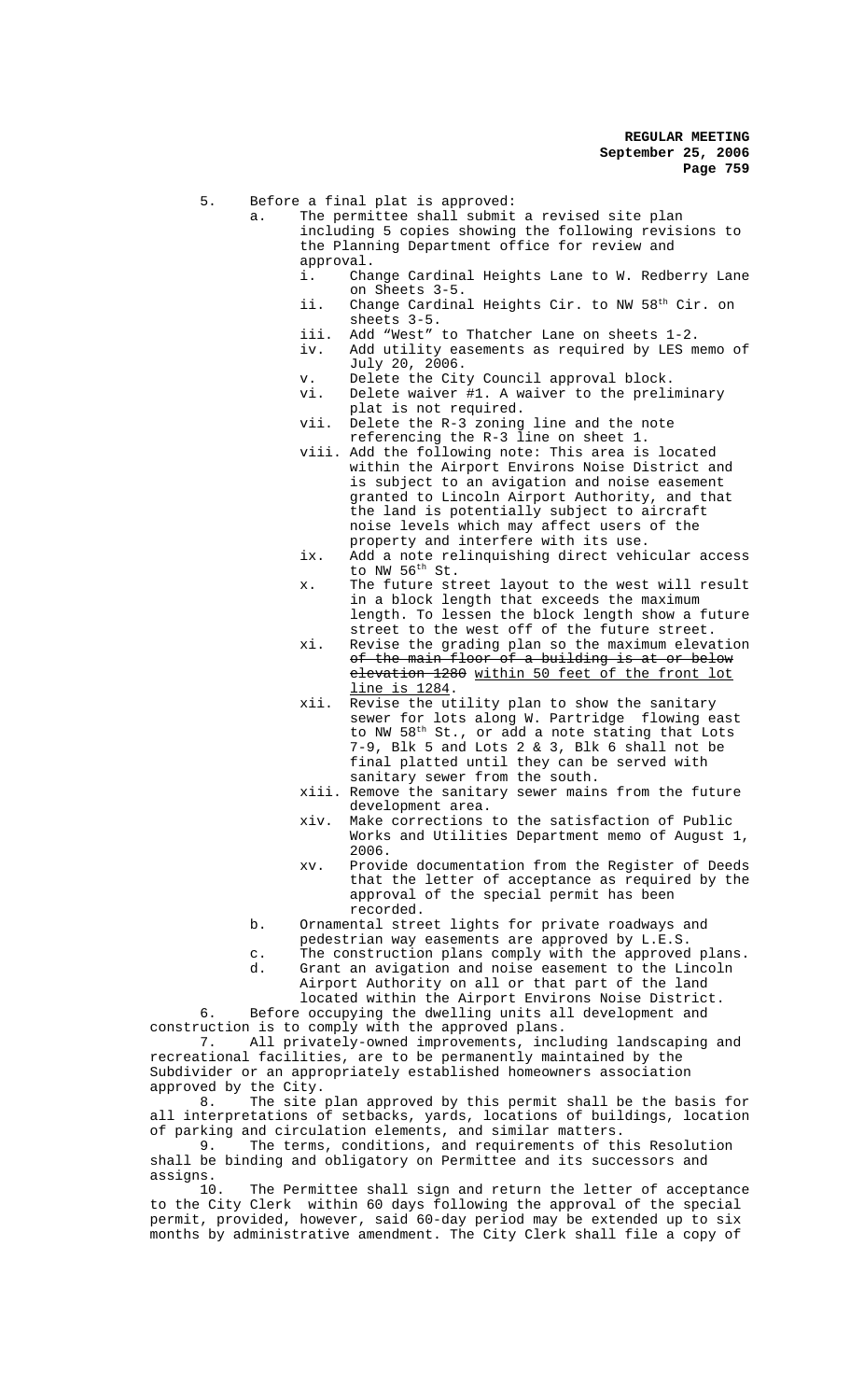the resolution approving the special permit and the letter of acceptance with the Register of Deeds, filling fees therefor to be paid in advance by the Permittee.

11. The site plan as approved with this resolution voids and supersedes all previously approved site plans, however all resolutions approving previous permits remain in force unless specifically amended by this resolution.

Introduced by Annette McRoy Seconded by Svoboda & carried by the following vote: AYES: Camp, Cook, Eschliman, Marvin, McRoy, Newman, Svoboda; NAYS: None.

APPROVING THE JENSEN PARK ESTATES CONDITIONAL ANNEXATION AND ZONING AGREEMENT BETWEEN THE CITY AND JENSEN PARK LLC, RELATING TO THE ANNEXATION OF APPROXIMATELY 44.50 ACRES OF PROPERTY GENERALLY LOCATED AT THE NORTHEAST CORNER OF S. 84TH STREET AND YANKEE HILL ROAD. (RELATED ITEMS: 06R-186, 06-160, 06-161) (ACTION DATE: 9/25/06) - CLERK read the following resolution, introduced by Annette McRoy, who moved its adoption: A-84058 BE IT RESOLVED by the City Council of the City of Lincoln,

Nebraska:

That the agreement titled Jensen Park Estates Conditional Annexation and Zoning Agreement, which is attached hereto, marked as Attachment "A" and made a part hereof by reference, between the City of Lincoln and Jensen Park LLC, outlining certain conditions and understandings relating to the annexation of approximately 44.50 acres of property generally located at the northeast corner of South 84th Street and Yankee Hill Road, is approved.

BE IT FURTHER RESOLVED that the Mayor is authorized to execute the Annexation Agreement on behalf of the City.

BE IT FURTHER RESOLVED that the City Clerk is directed to return two fully executed copies of this Agreement to Rick Peo, Chief Assistant City Attorney, for distribution to the Owner.

BE IT FURTHER RESOLVED that the City Clerk is directed to record the Annexation Agreement or a summary memorandum thereof with the Register of Deeds, filing fees to be paid by the Owner.

Introduced by Annette McRoy

Seconded by Svoboda & carried by the following vote: AYES: Camp, Cook, Eschliman, Marvin, McRoy, Newman, Svoboda; NAYS: None.

ANNEXATION 04012 JENSEN PARK - AMENDING THE LINCOLN CORPORATE LIMITS MAP BY ANNEXING APPROXIMATELY 66 ACRES OF PROPERTY GENERALLY LOCATED AT SOUTH 84TH STREET AND YANKEE HILL ROAD. (RELATED ITEMS: 06R-186, 06-160, 06-161) - CLERK read an ordinance, introduced by Annette McRoy, annexing and including the below described land as part of the City of Lincoln, Nebraska and amending the Corporate Limits Map attached to and made a part of Ordinance No. 18208, to reflect the extension of the corporate limits boundary of the City of Lincoln, Nebraska established and shown thereon, the third time.

MCROY Moved to pass the ordinance as read.

Seconded by Svoboda & carried by the following vote: AYES: Camp, Cook, Eschliman, Marvin, McRoy, Newman, Svoboda; NAYS: None. The ordinance, being numbered **#18812**, is recorded in Ordinance Book #25, Page

CHANGE OF ZONE 04079 - APPLICATION OF JENSEN PARK LLC FOR A CHANGE OF ZONE FROM AG AGRICULTURAL TO R-3 AND R-4 RESIDENTIAL ON PROPERTY GENERALLY LOCATED AT SOUTH 84TH STREET AND YANKEE HILL ROAD. (RELATED ITEMS: 06R-186, 06-160, 06-161) - CLERK read an ordinance, introduced by Annette McRoy, amending the Lincoln Zoning District Maps attached to and made a part of Title 27 of the Lincoln Municipal Code, as provided by Section 27.05.020 of the Lincoln Municipal Code, by changing the boundaries of the districts established and shown thereon, the third time. MCROY Moved to pass the ordinance as read.

Seconded by Svoboda & carried by the following vote: AYES: Camp, Cook, Eschliman, Marvin, McRoy, Newman, Svoboda; NAYS: None. The ordinance, being numbered **#18813**, is recorded in Ordinance Book #25, Page

CHANGE OF ZONE 06055 - APPLICATION OF THE CITY OF LINCOLN URBAN DEVELOPMENT DEPARTMENT FOR A CHANGE OF ZONE FROM H-2 HIGHWAY BUSINESS DISTRICT TO B-3 COMMERCIAL DISTRICT ON PROPERTY GENERALLY LOCATED AT 5000 O STREET - CLERK read an ordinance, introduced by Annette McRoy, amending the Lincoln Zoning District Maps attached to and made a part of Title 27 of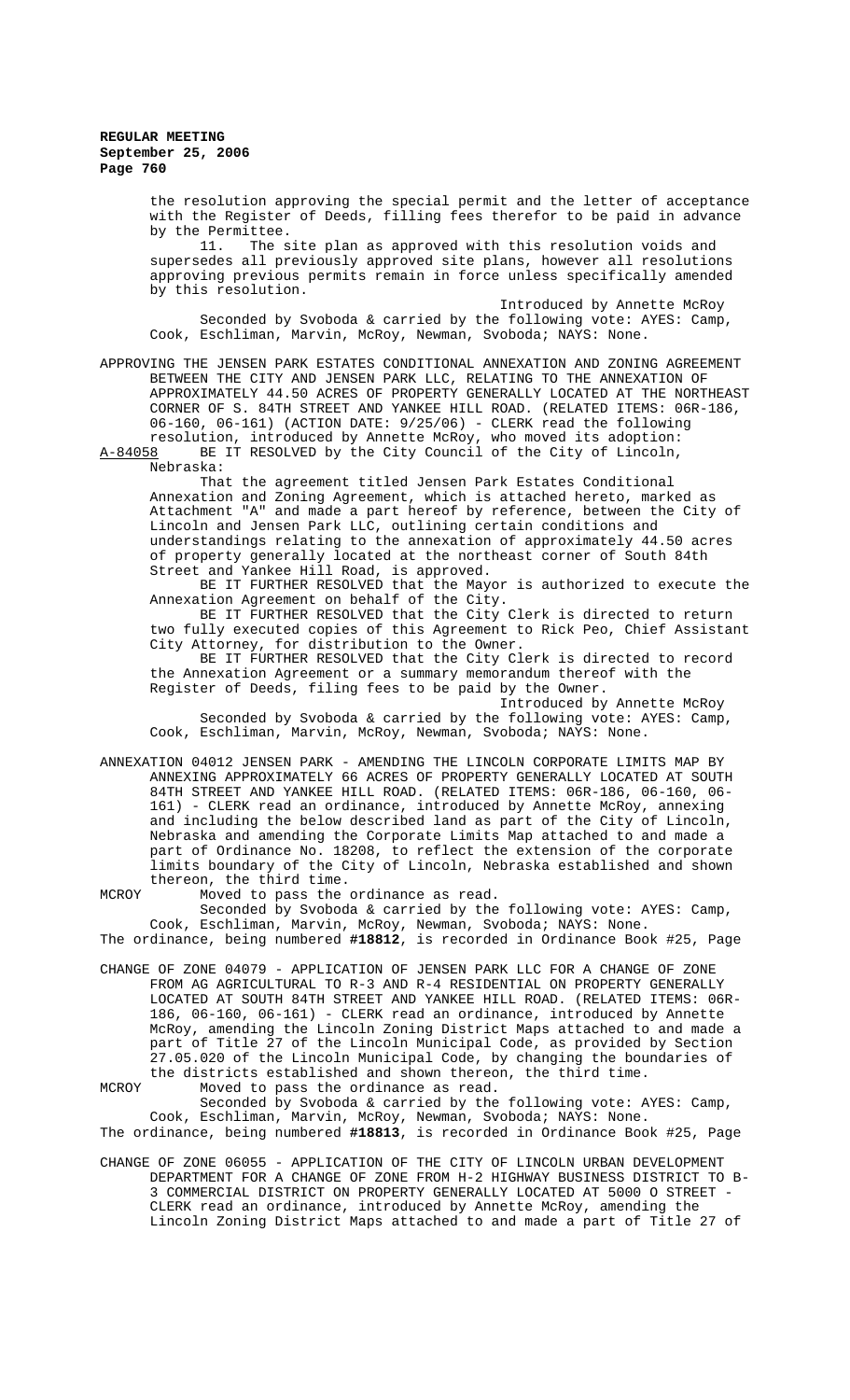the Lincoln Municipal Code, as provided by Section 27.05.020 of the Lincoln Municipal Code, by changing the boundaries of the districts established and shown thereon, the third time.

MCROY Moved to pass the ordinance as read.

Seconded by Svoboda & carried by the following vote: AYES: Camp, Cook, Eschliman, Marvin, McRoy, Newman, Svoboda; NAYS: None. The ordinance, being numbered **#18814**, is recorded in Ordinance Book #25, Page

CHANGE OF ZONE 06050 - APPLICATION OF THE CATHOLIC BISHOP OF LINCOLN FOR A CHANGE OF ZONE FROM R-1 RESIDENTIAL DISTRICT TO R-1 RESIDENTIAL DISTRICT PUD ON PROPERTY GENERALLY LOCATED AT A STREET AND ELDON DRIVE - CLERK read an ordinance, introduced by Annette McRoy, amending the Lincoln Zoning District Maps attached to and made a part of Title 27 of the Lincoln Municipal Code, as provided by Section 27.05.020 of the Lincoln Municipal Code, by changing the boundaries of the districts established and shown thereon, the third time.

MCROY Moved to pass the ordinance as read. Seconded by Svoboda & carried by the following vote: AYES: Camp, Cook, Eschliman, Marvin, McRoy, Newman, Svoboda; NAYS: None.

The ordinance, being numbered **#18815**, is recorded in Ordinance Book #25, Page

APPROVING AN AGREEMENT BETWEEN THE CITY AND ST. JAMES UNITED METHODIST CHURCH FOR THE LEASE OF SPACE BY THE LINCOLN AREA AGENCY ON AGING FOR ITS ACTIVAGE CENTER PROGRAM AT 2400 S. 11TH STREET FOR A PERIOD OF SEPTEMBER 1, 2006 THROUGH AUGUST 31, 2007 - CLERK read an ordinance, introduced by Annette McRoy, accepting and approving a Lease Agreement between the City of Lincoln and St. James United Methodist Church for the lease of office space by the Lincoln Area Agency on Aging for its ActivAge Center program at 2400 S. 11<sup>th</sup> Street, Lincoln, NE for a term beginning September 1, 2006 through August 31, 2007, the third time.

MCROY Moved to pass the ordinance as read. Seconded by Svoboda & carried by the following vote: AYES: Camp, Cook, Eschliman, Marvin, McRoy, Newman, Svoboda; NAYS: None.

The ordinance, being numbered **#18816**, is recorded in Ordinance Book #25, Page

### **REGISTERED TO SPEAK SESSION** - **NONE**

#### **OPEN MICROPHONE SESSION**

Bob Reynolds, 4700 S. 47th St., came forward to confront Council Member Camp about a statement spoken by him and quoted in the September 20<sup>th</sup> Lincoln Journal Star regarding the Lincoln firefighters at the site of the World Trade Center tragedy.

This matter was taken under advisement.

Mike Morosin, 2055 "S" Street, came forward to comment on the wheel tax issue. This matter was taken under advisement.

# **MISCELLANEOUS BUSINESS**

# **PENDING -**

CAMP Moved to extend the Pending List to October 2, 2006. Seconded by Svoboda & carried by the following vote: AYES: Camp, Cook, Eschliman, Marvin, McRoy, Newman, Svoboda; NAYS: None.

#### **UPCOMING RESOLUTIONS -**

CAMP Moved to approve the resolutions to have Public Hearing on October 2, 2006. Seconded by Svoboda & carried by the following vote: AYES: Camp, Cook, Eschliman, Marvin, McRoy, Newman, Svoboda; NAYS: None.